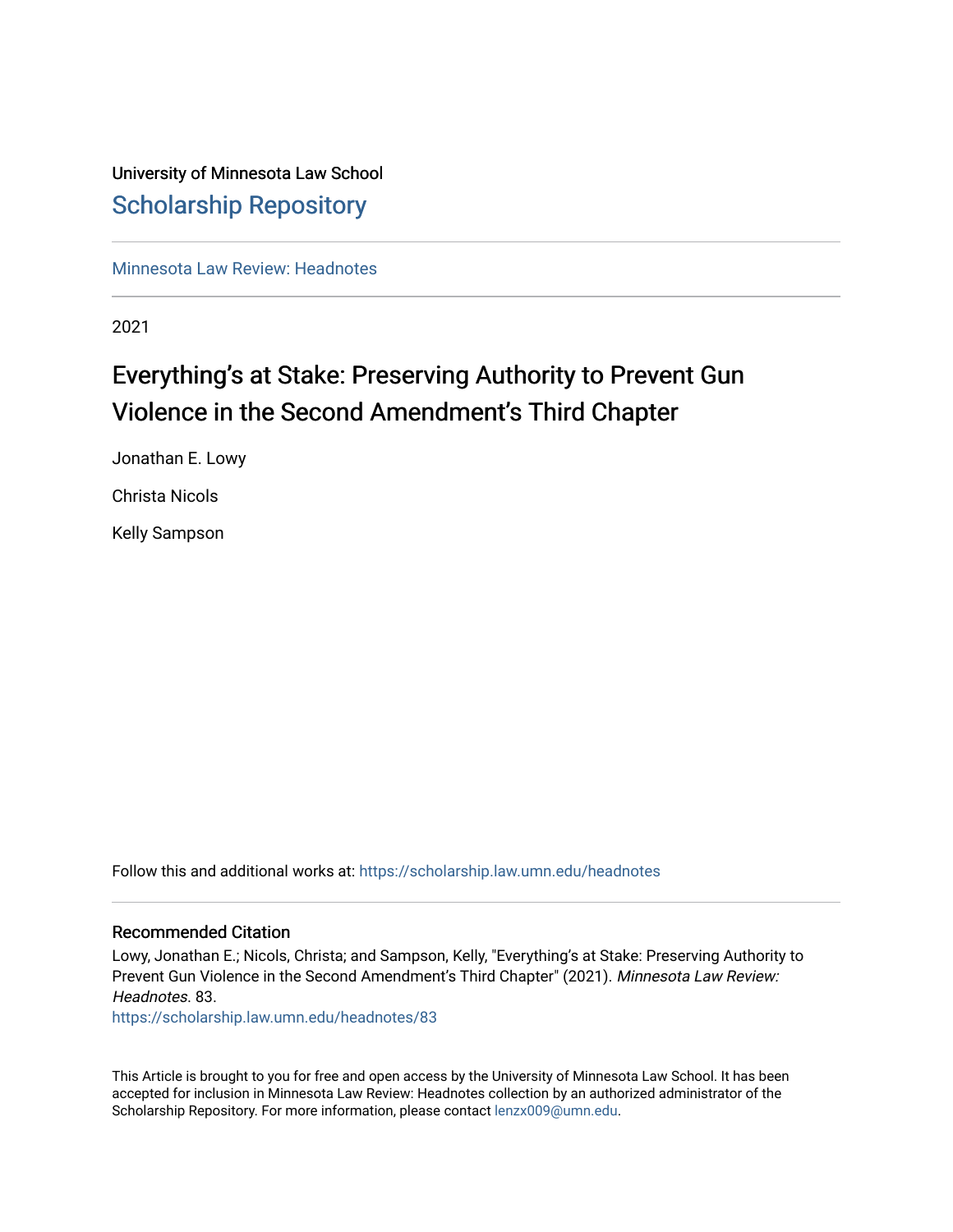# **Article**

# **Everything's at Stake: Preserving Authority to Prevent Gun Violence in the Second Amendment's Third Chapter**

# **Jonathan E. Lowy, Christa Nicols, & Kelly Sampson†**

There is a scene in the Coen Brothers' film, "No Country for Old Men," in which a menacing customer (played by Javier Bardem) asks a store clerk to pick heads or tails of a coin. The clerk asks what he has to win or lose from the toss.<sup>1</sup> "Everything," Bardem tells him.<sup>2</sup> The clerk does not know what the audience does: that Bardem has a loaded gun and will, if the clerk guesses wrong, shoot him dead.

As courts consider whether the Second Amendment should restrict authority to enact and enforce strong gun laws, we are all that clerk—except we know the consequences. More than 100,000 Americans are shot each year and nearly 40,000 killed; meanwhile, mass shootings terrorize people everywhere from churches to movie theaters to elementary schools to street corners.<sup>3</sup> As Americans are demanding solutions to this gun violence epidemic, courts are contemplating a sweeping construction of the Second Amendment that could place those solutions at risk; everything is at stake.

These legal coin tosses will become riskier as we potentially enter a third chapter of Second Amendment litigation. During the first

118

The authors are, respectively, Vice President, Legal; Litigation and Constitutional Counsel; and Senior Counsel and Director of Racial Justice at Brady United Against Gun Violence. Thanks to Joseph Blocher for his review, and Jennifer Kim, Mei Li Bartholome, Kendall Bryant, Mihir Sardesai, Kayla Stadeker, Sarah Lim, and Naomi Jaffe for their research. Copyright  $\odot$  2021 by Jonathan E. Lowy. Copyright  $\odot$  2021 by Christa Nicols. Copyright © 2021 by Kelly Sampson.

<sup>1.</sup> NO COUNTRY FOR OLD MEN (Scott Rudin Prods. 2007).

<sup>2</sup>*. Id.*

<sup>3</sup>*. Key Statistics*, BRADY, https://www.bradyunited.org/key-statistics [https://perma.cc/PDZ4-7ZR7]; John Gramlich, What the Data Says About Gun Deaths *in the United States*, PEW RSCH. CTR. (Aug. 16, 2019), https://www .pewresearch.org/fact-tank/2019/08/16/what-the-data-says-about-gun-deaths-inthe-u-s [https://perma.cc/66XZ-TLSH].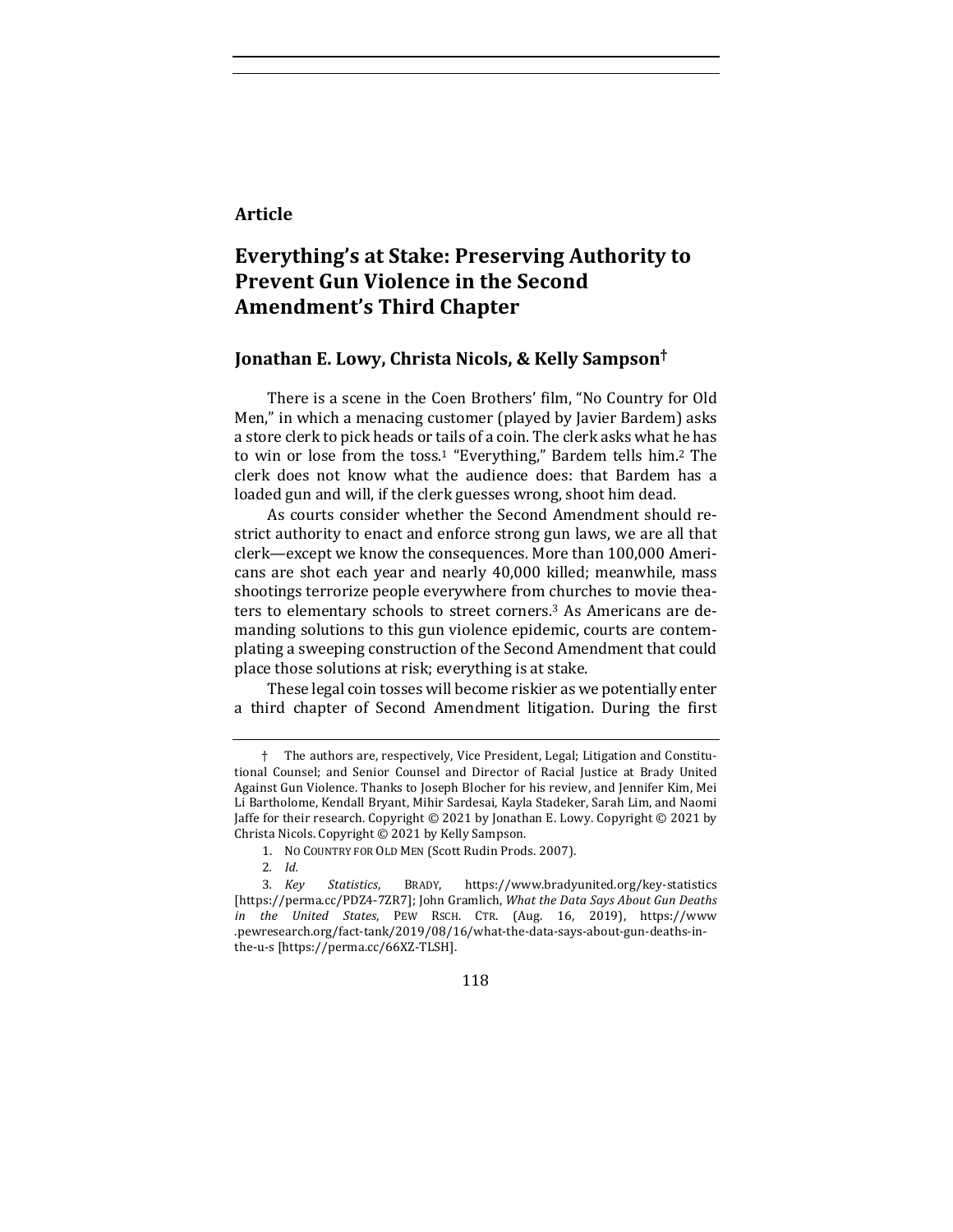2021] *EVERYTHING'S AT STAKE* 119

chapter (1789–2008), the idea "that the Second Amendment poses no barrier to strong gun laws," as former Solicitor General and Harvard Law School Dean Erwin Griswold said, was "perhaps the most wellsettled proposition in American constitutional law."<sup>4</sup> The second chapter (2008–2021) began with *District of Columbia v. Heller*, in which the Supreme Court jettisoned the "well-regulated militia," instead construing the Second Amendment as protecting private gun rights, thus empowering courts to strike down gun laws.<sup>5</sup> But, with few exceptions, most courts in the second chapter have not expanded on *Heller's* right of "law-abiding, responsible citizens" to have a gun in the home for self-defense.<sup>6</sup> They have followed Part III of Justice Scalia's *Heller* opinion, which explained that the Second Amendment is "not unlimited," and allows for many gun laws. $7$ 

Gun rights advocates are hoping for a third chapter, in which courts will vastly expand the scope of private gun rights. They hope the Supreme Court launches this new era in *New York State Rifle and* Pistol Association ("NYSRPA") v. Bruen.<sup>8</sup>

In *Bruen*, the Court will decide to what extent New York (or any state) can restrict carrying concealed handguns in public.<sup>9</sup> "Gun rights" advocates seek to establish a sweeping interpretation of the Second Amendment, unprecedented in American law, that could entitle virtually anyone to carry loaded guns virtually anywhere, to fire when they see fit, and deprive states of the authority to stop them before it is too late.<sup>10</sup> The Court could also adopt a standard of review that could empower judges to strike down virtually any gun law. This would put the United States into uncharted waters, because Americans have always decided gun policy through democratic processes, not judges.

<sup>4.</sup> Erwin N. Griswold, *Phantom Second Amendment 'Rights'*, WASH. POST (Nov. 4, 1990), https://www.washingtonpost.com/archive/opinions/1990/11/04/phantom -second-amendment-rights/f4381818-fed9-4e63-8d62-f62056818181 [https:// perma.cc/EZM7-YDQZ].

<sup>5.</sup> District of Columbia v. Heller, 554 U.S. 570, 621-22 (2008) (stating that the Court upheld challenged provisions of the National Firearms Act in *United States v. Miller*, 307 U.S. 174 (1939) because the *type* of weapon at issue was dangerous and unusual, not because the Second Amendment failed to protect a right unconnected to militia service).

<sup>6.</sup> District of Columbia v. Heller, 554 U.S. 570, 635 (2008).

<sup>7</sup>*. Id.* at 626.

<sup>8.</sup> N.Y. State Rifle & Pistol Ass'n v. Beach, 818 Fed.App'x 99 (2d Cir. 2020), appeal docketed sub nom., N.Y. State Rifle & Pistol Ass'n v. Bruen, No. 20-843 (U.S. Dec. 23, 2020).

<sup>9</sup>*. Id.*

<sup>10</sup>*. See id.*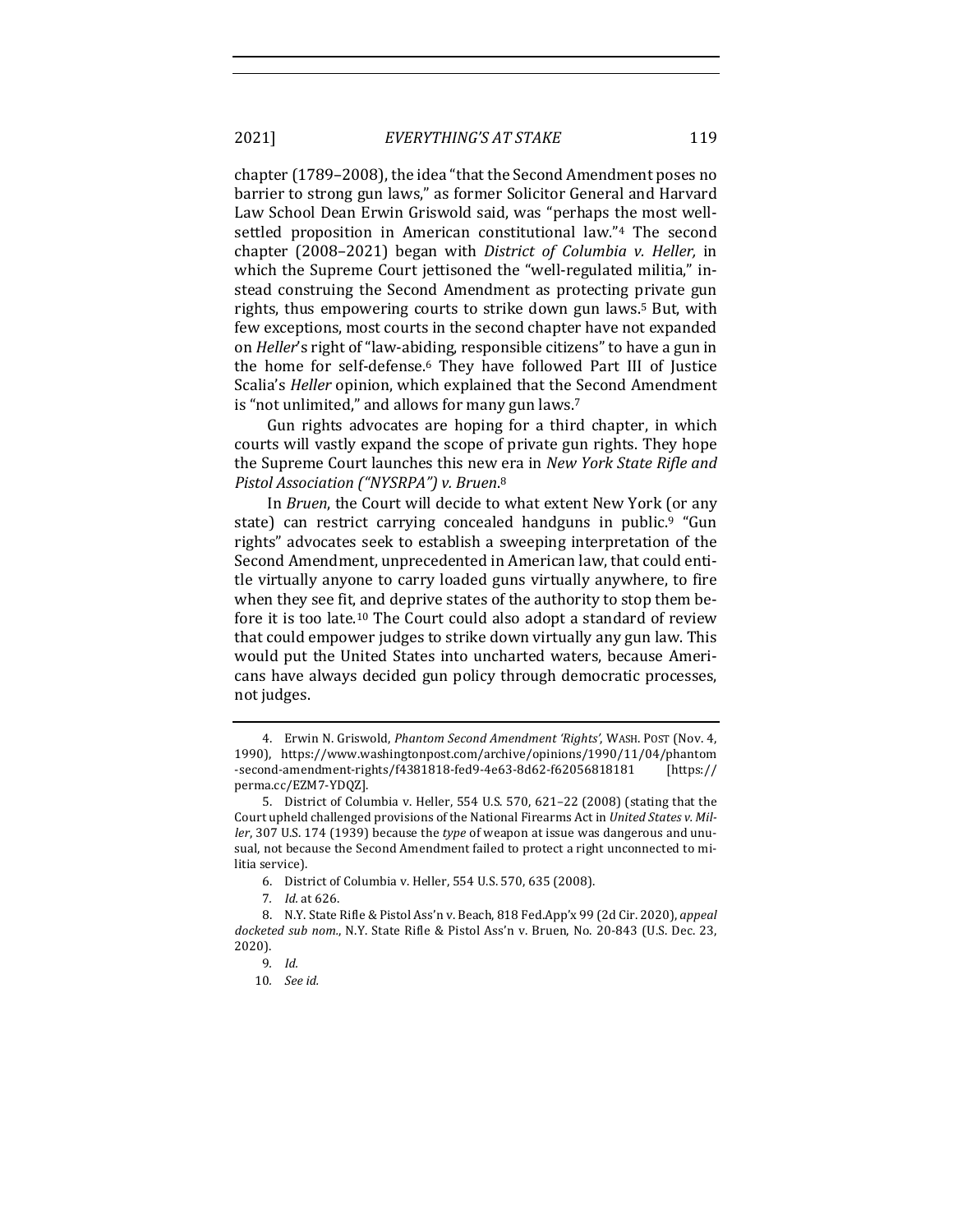The efficacy of gun laws indicates the life and death consequences of these decisions. Comprehensive gun regulation<sup>11</sup> has led other comparable countries to reach a gun violence rate that is twenty-five times lower than the United States' rate.<sup>12</sup> It is now more likely that an American will be killed by a gun than a car crash, whereas in Japan, for example, a resident is as likely to die from gunfire as a lightning strike. 13

States with strong gun laws generally experience lower gun violence rates than states with weak laws. In 1993, California had the sixteenth highest gun death rate in the country; but by 2017, after enacting strong gun laws, it had the seventh lowest rate.<sup>14</sup> Conversely, the 2007 repeal of Missouri's background check laws was associated with a 14% increase in the overall murder rate, and a 25% increase in firearm homicide specifically.<sup>15</sup> Gun laws work. The proof is in the data.

A 2019 RAND study associated state laws that permissively allow public gun carrying and stand your ground laws (which relax standards for gun use in self-defense) with a 3% increase in firearm homicide rates.<sup>16</sup> On the other side, a study found that handgun waiting periods reduce firearm homicides by  $17\%$ ,<sup>17</sup> while handgun purchaser

<sup>11.</sup> *See generally* FRANKLIN E. ZIMRING & GORDON HAWKINS, CRIME IS NOT THE PROB-LEM: LETHAL VIOLENCE IN AMERICA (1999).

<sup>12.</sup> Erin Grinshteyn & David Hemenway, *Violent Death Rates: The US Compared* with Other High-Income OECD Countries, 2010, 129 AM. J. MED 266, 268-72 (2015).

<sup>13.</sup> See Kevin Quealy & Margot Sanger-Katz, *In Other Countries, You're as Likely to Be Killed by a Falling Object as by a Gun, N.Y. TIMES (Dec. 4, 2015), https://www* .nytimes.com/2015/12/05/upshot/in-other-countries-youre-as-likely-to-be-killed -by-a-falling-object-as-a-gun.html [https://perma.cc/5US5-EYDX].

<sup>14.</sup> Memorandum from Giffords Law Ctr. to Prevent Gun Violence to Interested Parties (Nov. 22, 2019), https://giffords.org/press-release/2019/11/memo -california-gun-laws [https://perma.cc/K5RL-XDT9] (citing data compiled by the CDC and publicly available through WISQARS at https://webappa.cdc.gov/ sasweb/ncipc/mortrate.html). See also Bindu Kalesan et al., *Firearm Legislation and* Firearm Mortality in the USA: A Cross-Sectional, State-Level Study, 387 LANCET 1847, 1853 (2016); Alex Yablon, *What We Know About the Effectiveness of Universal Gun Background Checks*, THE TRACE (Jan. 10, 2019), https://www *Background Checks*, THE TRACE (Jan. 10, 2019), https://www .thetrace.org/2019/01/universal-background-checks-reduce-gun-violence-research [https://perma.cc/HU5V-W776].

<sup>15.</sup> Daniel Webster, Cassandra Kercher Crifasi, & Jon S. Vernick, *Effects of the Repeal of Missouri's Handgun Purchaser Licensing Law on Homicides*, 91 J. URB. HEALTH 293, 293–302 (2014).

<sup>16.</sup> Terry L. Schell et al., *Changes in Firearm Mortality Following the Implementa*tion of State Law Regulating Firearm Access and Use, 117 PROC. NAT'L ACAD. SCI. U.S. 14906, 14907 (2020).

<sup>17.</sup> Michael Luca, et al., *Handgun Waiting Periods Reduce Gun Deaths*, 114 PROC. NAT'L ACAD. SCI. U.S. 12162, 12162 (2017).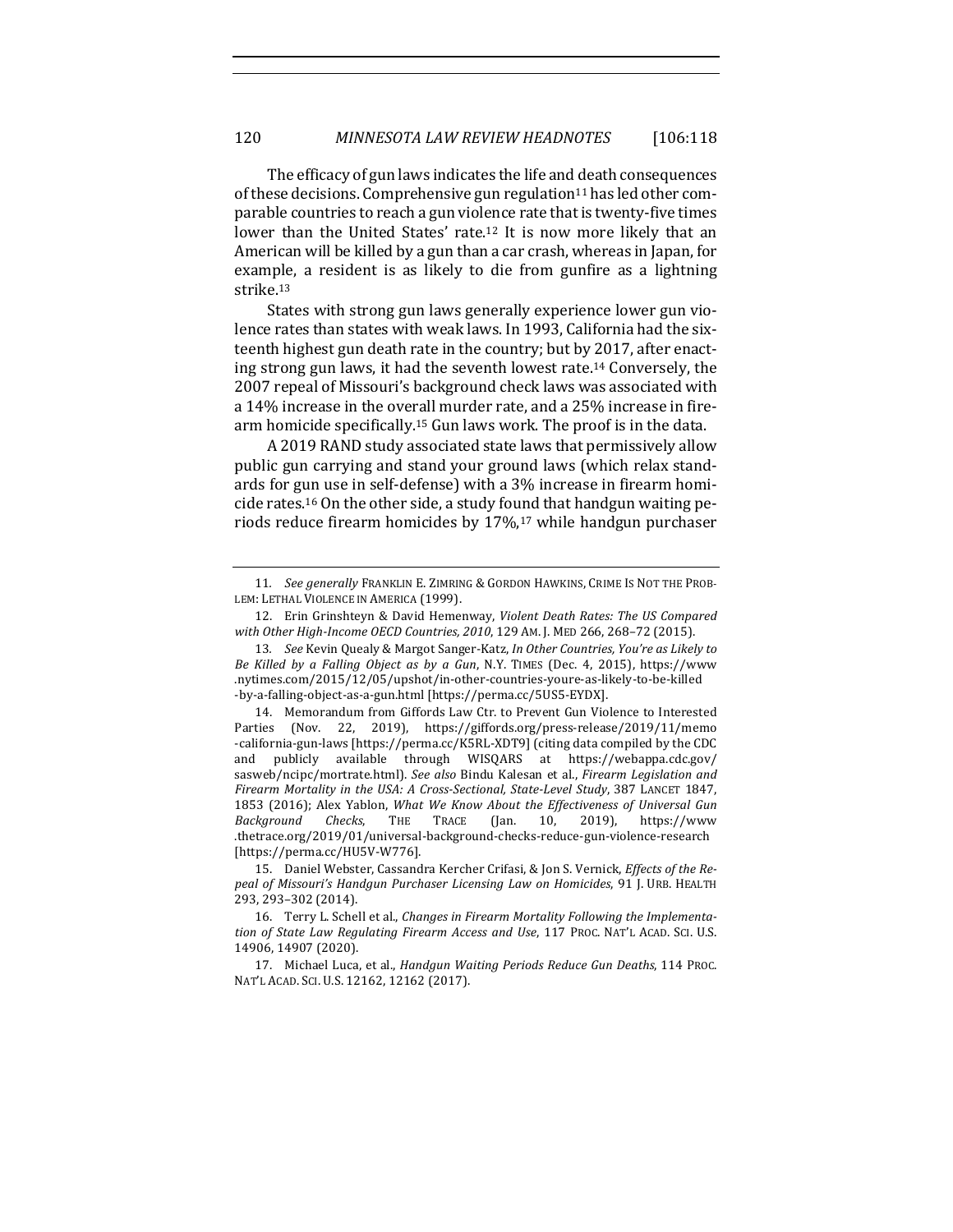2021] *EVERYTHING'S AT STAKE* 121

licensing laws were linked to a 14% decrease in firearm homicides in urban counties. $18$ 

There is good reason for concern that the Court in *Bruen* could place these and other demonstrably effective policy measures at risk. Now, three Trump nominees join with three Justices from the 5-4 majority in *Heller*.<sup>19</sup> Do the math.

But the gun lobby should not start shooting off their celebratory gunfire just yet. *Heller*, and the historical traditions on which it relies, support upholding New York's law, and other longstanding gun laws. And *Heller*, intentionally or not, tracked what many Americans believe—that they have some right to firearms, but restrictions are generally allowed.<sup>20</sup> Indeed, more sweeping conceptions of the Second Amendment are at odds with most Americans' views.<sup>21</sup> Limiting *Heller* to its narrow holding might therefore hit the political sweet spot.

This Article argues that preserving Americans' authority to enact strong gun laws is consistent with *Heller* and longstanding tradition. And *Heller's* historical and doctrinal shortcomings make it far too shaky a foundation to expand upon.

### **L. THE ISSUES POSED IN** *BRUEN*

*NYSRPA v. Bruen* involves a challenge to New York's concealed handgun carry licensing scheme, which has been in place since 1913.<sup>22</sup> New York law generally requires anyone who wishes to possess a handgun to obtain a license from local authorities.<sup>23</sup> The state does not issue licenses to openly carry handguns. The state only licenses individuals to carry firearms in public who have "proper cause," which

<sup>18.</sup> Cassandra K. Crifasi et al., *Association Between Firearm Laws and Homicide in Urban Counties*, 95 J. URB. HEALTH 383, 383–90 (2018).

<sup>19.</sup> District of Columbia v. Heller, 554 U.S. 570 (2008).

<sup>20.</sup> *See, e.g.*, Jeffrey M. Jones, Public Believes Americans Have a Right to Own Guns, GALLUP (Mar. 27, 2008), https://news.gallup.com/poll/105721/public-believes -americans-right-own-guns.aspx [https://perma.cc/64CN-GU5L].

<sup>21.</sup> See, e.g., Eli Yokley, *Voters Are Nearly United in Support of Expanded Background Checks*, MORNING CONSULT (Mar. 10, 2021), https:// morningconsult.com/2021/03/10/house-gun-legislation-background-checks-polling [https://perma.cc/5T3E-HUXY] (finding that 84% of voters support universal background checks); Americans Favor Stricter Gun Laws, Though Support Has Declined from 2019, IPSOS (Mar. 24, 2021), https://www.ipsos.com/en-us/americans-favor-stricter -gun-laws-though-support-has-declined-from-2019 (last visited Nov. 1, 2021) (noting that 65% of Americans believe gun laws should be stricter).

<sup>22.</sup> N.Y. State Rifle & Pistol Ass'n v. Beach, 818 Fed.App'x 99 (2d Cir. 2020), *appeal* docketed sub nom., N.Y. State Rifle & Pistol Ass'n v. Bruen, No. 20-843 (U.S. Dec. 23, 2020).

<sup>23.</sup> N.Y. PENAL LAW § 400.00 (McKinney 2021).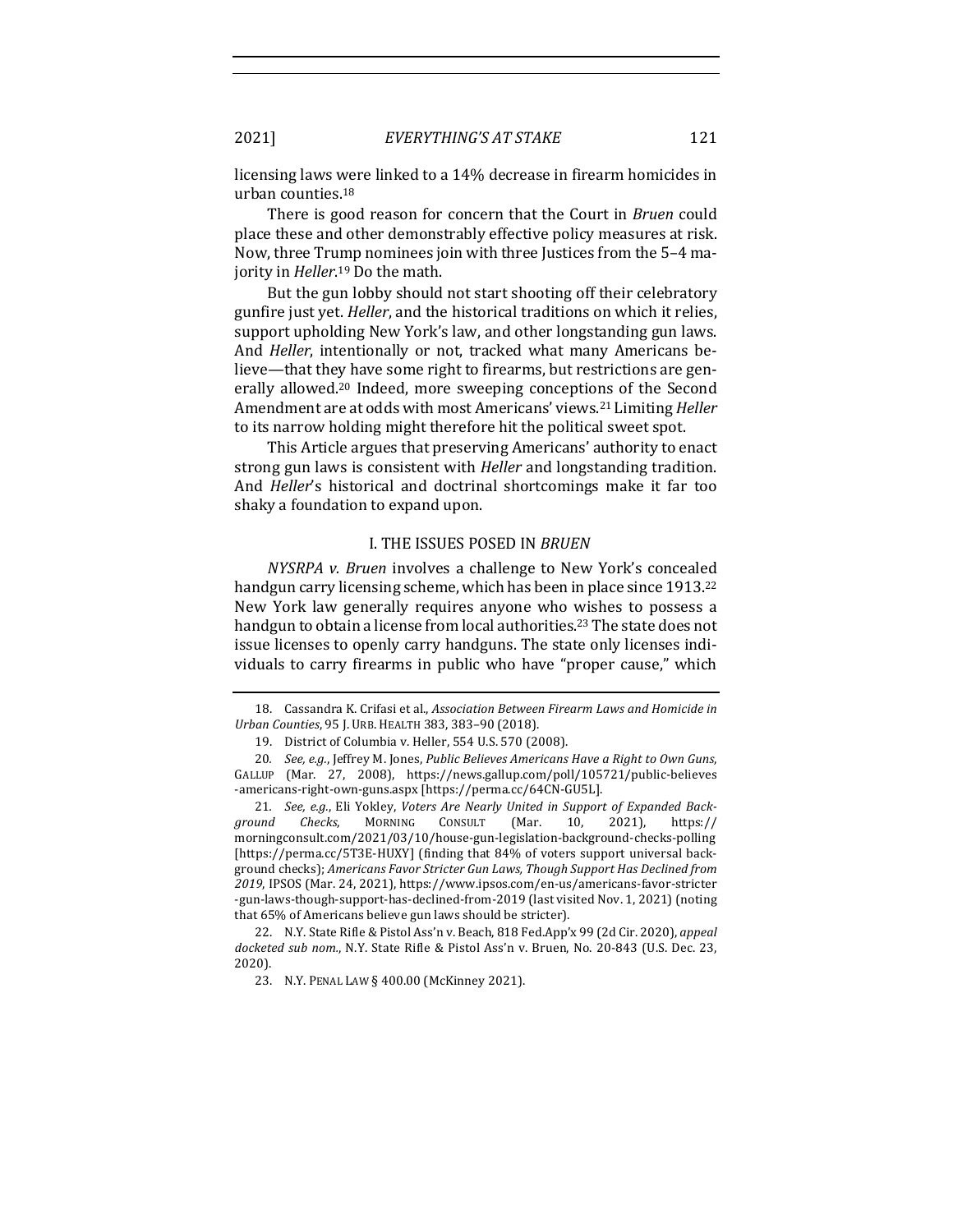includes target practice, hunting, or a "special need for self-protection that is distinguishable from the general community or of persons engaged in the same profession."<sup>24</sup> The Petitioners in *Bruen* claim that New York's licensing law infringes on their Second Amendment rights by not issuing concealed-carry licenses for generalized self-defense purposes.25

The Second Circuit upheld New York's law, relying on a similar 2012 ruling that held that, under *Heller*, the law was a "presumptively lawful" longstanding regulation that does not implicate the Second Amendment.<sup>26</sup> The court also found the law constitutional under intermediate scrutiny, because the restriction does not implicate the core right to self-defense in the home and is substantially related to an important government interest.<sup>27</sup>

The *Bruen* Petitioners asked the Supreme Court to establish the right to use a firearm in self-defense outside the home; but the Court narrowed the question presented to "[w]hether the state of New York's denial of petitioners' applications for concealed-carry licenses for self-defense violated the Second Amendment."<sup>28</sup> Regardless, a ruling by the Court could address, either in its holding or persuasive dicta, broader issues regarding state authority to regulate carrying guns in public, and what standard of review should govern Second Amendment challenges.

#### II. HELLER AND HISTORY "FROM TIME IMMEMORIAL"

It is unquestionable that some Justices have an appetite to vastly limit governmental authority to enact gun laws. In dissents before nomination to the Court, Justice Kavanaugh opined that the Constitution entitles civilians to possess military-style assault weapons;<sup>29</sup> Justice Barrett claimed that the government could not deprive individuals convicted of certain felons from owning guns.<sup>30</sup> Justices Thomas

<sup>24.</sup> Kachalsky v. Cnty. of Westchester, 701 F.3d. 81, 86 (2d. Cir. 2012), cert. denied sub nom., Kachalsky v. Cacace, 569 U.S. 918 (2013).

<sup>25.</sup> Brief for Petitioners at 2, N.Y. State Rifle & Pistol Ass'n v. Bruen, No. 20-843 (U.S. Dec. 23, 2020), 2021 WL 3017303, at \*1.

<sup>26</sup>*. Kachalsky*, 701 F.3d at 100.

<sup>27</sup>*. Id.* at 96.

<sup>28.</sup> Brief for Petitioners, *supra* note 25, at i.

<sup>29.</sup> Heller v. District of Columbia, 670 F.3d 1244, 1269 (D.C. Cir. 2011) (Kavanaugh, J., dissenting).

<sup>30.</sup> Kanter v. Barr, 919 F.3d 437, 451 (7th Cir. 2019) (Barrett, J., dissenting).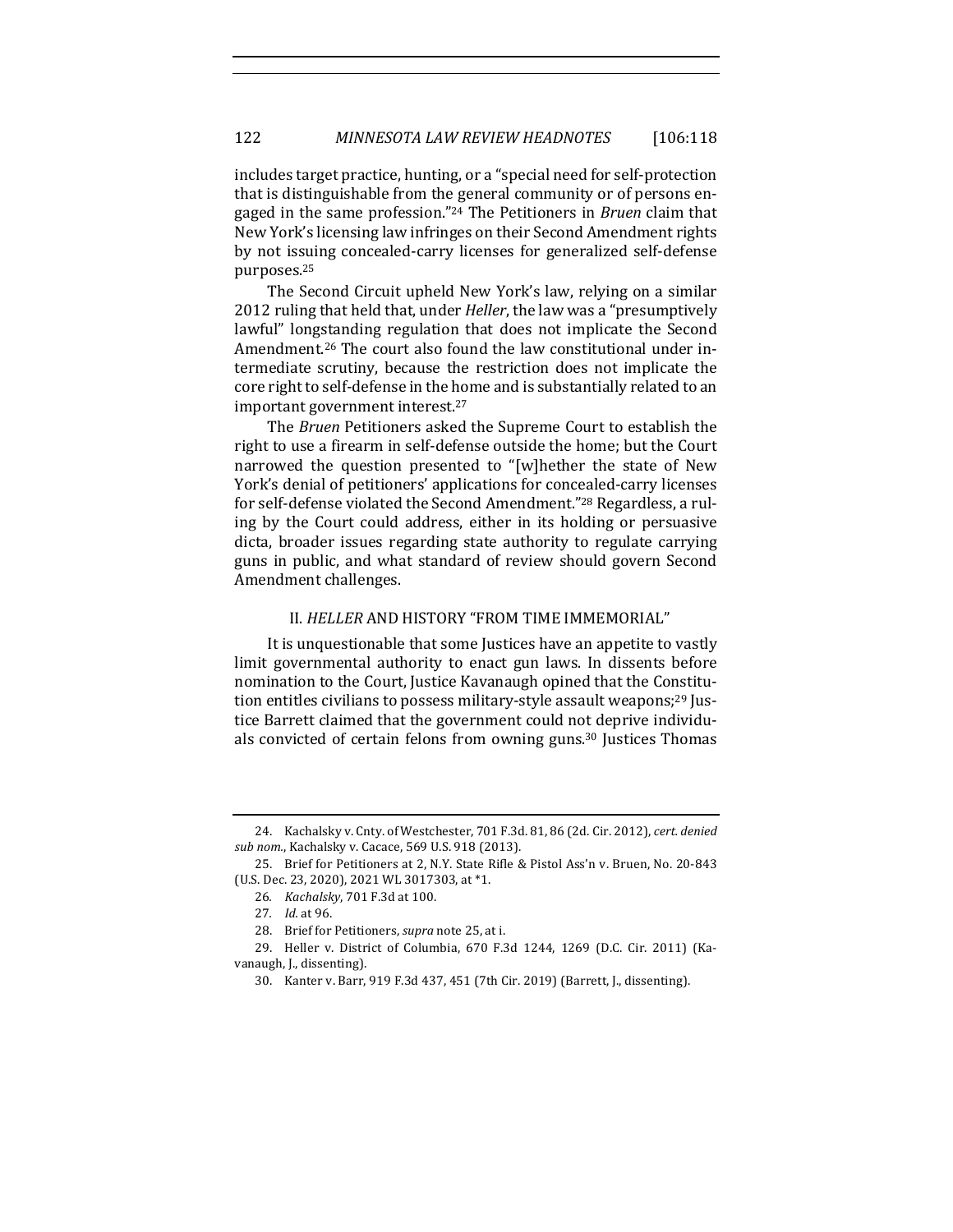and Gorsuch have complained that some courts treat the Second Amendment as a "second class" right.<sup>31</sup>

On the other hand, the Justices may not be willing to take the unprecedented leap that would deprive Americans of the authority to protect public spaces from gun violence and give judges broad veto power over life-saving gun laws. Such a decision could damage not just Americans' safety, but the Court's institutional credibility. Indeed, *Heller* was a controversial decision, sharply criticized by many as inconsistent with the Framers' text, purpose, and history. A ruling that restricts governmental authority to keep hidden handguns out of public places would run counter to over a century of Supreme Court precedent.

*Heller's* holding was narrow—the majority found "that the District's ban on handgun possession *in the home* violates the Second Amendment, as does its prohibition against rendering any lawful firearms *in the home* operable for the purpose of immediate self-defense."<sup>32</sup> "And whatever else it leaves to future evaluation, it surely elevates above all other interests the right of law-abiding, responsible citizens to use arms in defense of hearth and home."<sup>33</sup>

While "gun rights" advocates argue that *Heller* implies a right to use guns wherever one deems they are needed for self-defense,<sup>34</sup> the Court appeared to reject this argument. In section three of the majority opinion, the *Heller* Court went out of its way to explain that its ruling did not deprive governments of their authority to address gun violence.<sup>35</sup> Section three announced that the Second Amendment is "not unlimited," and is consistent with strong gun laws.<sup>36</sup> As such, the Court noted that the government may restrict who can possess guns, where guns can be brought, how guns are sold, and what guns can be sold.<sup>37</sup> In apparent response to the brief submitted by the United States (represented by then-Solicitor General, now NYSRPA and NRA-counsel Paul Clement), which sought protection of existing federal gun laws,

<sup>31.</sup> *See* Friedman v. Highland Park, 577 U.S. 1039, 1039 (2015) (Thomas, J., dissenting); Silvester v. Becerra, 138 S. Ct. 945, 945 (2018) (Thomas, J., dissenting); Peruta v. California, 137 S. Ct. 1995, 1996 (2017) (Thomas, J. and Gorsuch, J., dissenting).

<sup>32.</sup> District of Columbia v. Heller, 554 U.S. 570, 635 (2008) (emphasis added).

<sup>33.</sup> *Id.* (emphasis added).

<sup>34.</sup> *See, e.g., id.* at 599, 630.

<sup>35</sup>*. Id.* at 626–28.

<sup>36</sup>*. Id.* at 626.

<sup>37</sup>*. Id.* at 626–27.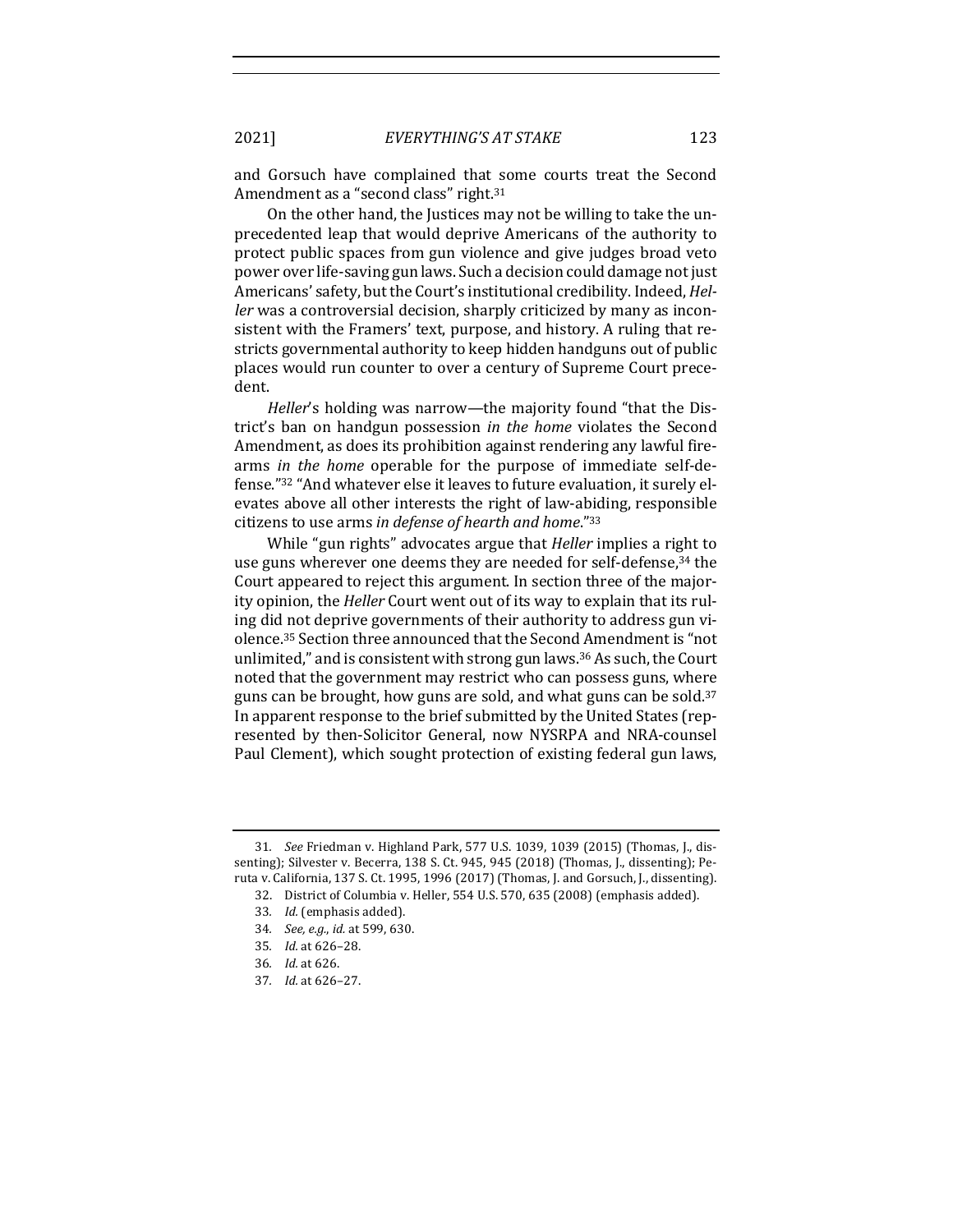the Court included a non-exhaustive list of gun laws that remain "presumptively lawful."38

The Court also was explicit that the Second Amendment did not include a right to carry concealed guns in public. The Court recognized that "[f]rom Blackstone through the 19th century cases, commentators and courts routinely explained that the right was not a right to keep and carry any weapon whatsoever and for whatever purpose."39 *Heller* noted approvingly that "the majority of the 19th century courts to consider the question held that *prohibitions* on carrying concealed *weapons* were lawful under the Second Amendment or state analogues."40

This limitation accorded with the century-old Supreme Court precedent on which *Heller* relied. The Court's 1897 Robertson v. Bald*win* decision stated that "the right of the people to keep and bear arms  $(art. 2)$  is not infringed by laws prohibiting the carrying of concealed weapons . . . . "<sup>41</sup> *Robertson* explained that the Bill of Rights

were not intended to lay down any novel principles of government, but simply to embody certain guaranties and immunities which we had inherited from our English ancestors, and which had from time immemorial been subject to certain well-recognized exceptions arising from the necessities of the case. In incorporating these principles into the fundamental law there was no intention of disregarding the exceptions, which continued to be recognized as if they had been formally expressed.<sup>42</sup>

*Heller* cited *Robertson* for this very proposition.<sup>43</sup> Hence, the Second Amendment effectively "formally express[es]" that it does not protect a right to carry concealed weapons. While "gun rights" advocates suggest that *Heller's* reference to a right to use arms in "confrontation" supports a broad right to carry guns, that language is followed by reference to the "pre-existing right" to arms, which excludes a right to carry concealed weapons.

*Heller* also cited the 1872 Texas Supreme Court's *English v. State* decision which upheld a law largely prohibiting the carrying of pistols and other concealable weapons.<sup>44</sup> *English* found arguments that civilians were entitled to bring handguns into places "where ladies and gentlemen are congregated together" "little short of ridiculous."<sup>45</sup>

<sup>38</sup>*. Id.*

<sup>39</sup>*. Id.* at 626.

<sup>40.</sup> *Id.* at 629 (emphasis added).

<sup>41.</sup> Robertson v. Baldwin, 165 U.S. 275, 281–82 (1897).

<sup>42</sup>*. Id.* at 281.

<sup>43.</sup> *Heller*, 554 U.S. at 559-600.

<sup>44</sup>*. Id.* at 627.

<sup>45.</sup> English v. State, 35 Tex. 473, 478-79 (1872).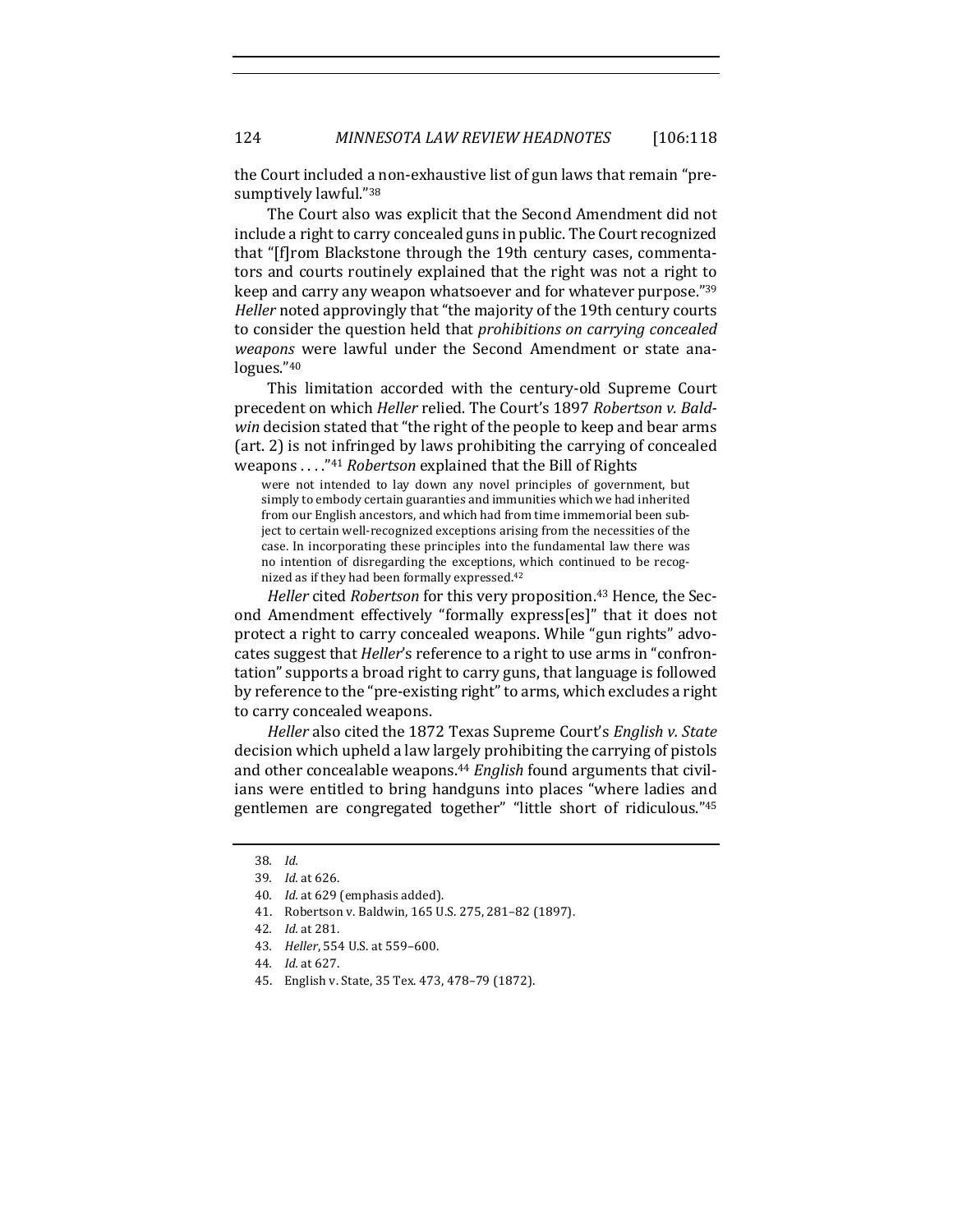Strongly rejecting the premise that a civil society should entitle armed civilians to use guns to respond to crime, *English* noted that people should accept that,

in the great social compact under and by which states and communities are bound and held together, each individual has compromised the right to avenge his own wrongs, and must look to the state for redress. We must not go back to that state of barbarism in which each claims the right to administer the law in his own case; that law being simply the domination of the strong and the violent over the weak and submissive.<sup>46</sup>

*English* quoted John Stuart Mill's recognition of "[t]he right inherent in society to ward off crimes against itself by antecedent precautions" as justification for keeping guns out of public spaces.<sup>47</sup>

Longstanding principles give the state far broader authority to protect safety in public spaces than in private homes. As Professor Darrell Miller notes, some constitutional rights are at their apex in, or confined to, the home.<sup>48</sup> Judge J. Harvie Wilkinson IV explained: "It is not far-fetched to think that the *Heller* Court wished to leave open the possibility that such a danger would rise exponentially as one moved the  $[Second$  Amendment $]$  right from the home to the public square." $49$ 

The Court is, of course, free to embrace a more sweeping conception of the Second Amendment in *Bruen* and subsequent cases. However, if it does, it will reject limits accepted by the *Heller* majority, as well as century-old Supreme Court precedent, which relied on traditions accepted "from time immemorial."<sup>50</sup>

# III. THE TRADITION OF GUN REGULATION IN AMERICA

A sweeping Second Amendment decision would run counter to America's historic tradition of gun regulation, which courts have recognized as wholly compatible with the Second Amendment.

The very same English gun rights that *Heller* claimed the Second Amendment rests upon, allowed for strong gun laws, including prohibitions on public gun carrying.<sup>51</sup> The English Bill of Rights of 1689 recognized that the right to own firearms "was vested not in individuals but in Parliament, which remained free to determine 'by law' which

<sup>46</sup>*. Id.* at 477.

<sup>47</sup>*. Id.*

<sup>48.</sup> Darrell A. H. Miller, Guns as Smut: Defending the Home-Bound Second Amend*ment*, 109 COLUM. L. REV. 1278, 1303-10 (2009); see also Michael C. Dorf, Does Heller *Protect a Right to Carry Guns Outside the Home?*, 59 SYRACUSE L. REV. 225, 226 (2008).

<sup>49.</sup> United States v. Masciandaro, 638 F.3d 458, 475-76 (4th Cir. 2011) (Wilkinson, J., concurring).

<sup>50.</sup> Robertson v. Baldwin, 165 U.S. 275, 281-82 (1897).

<sup>51.</sup> District of Columbia v. Heller, 554 U.S. 570, 626 (2008).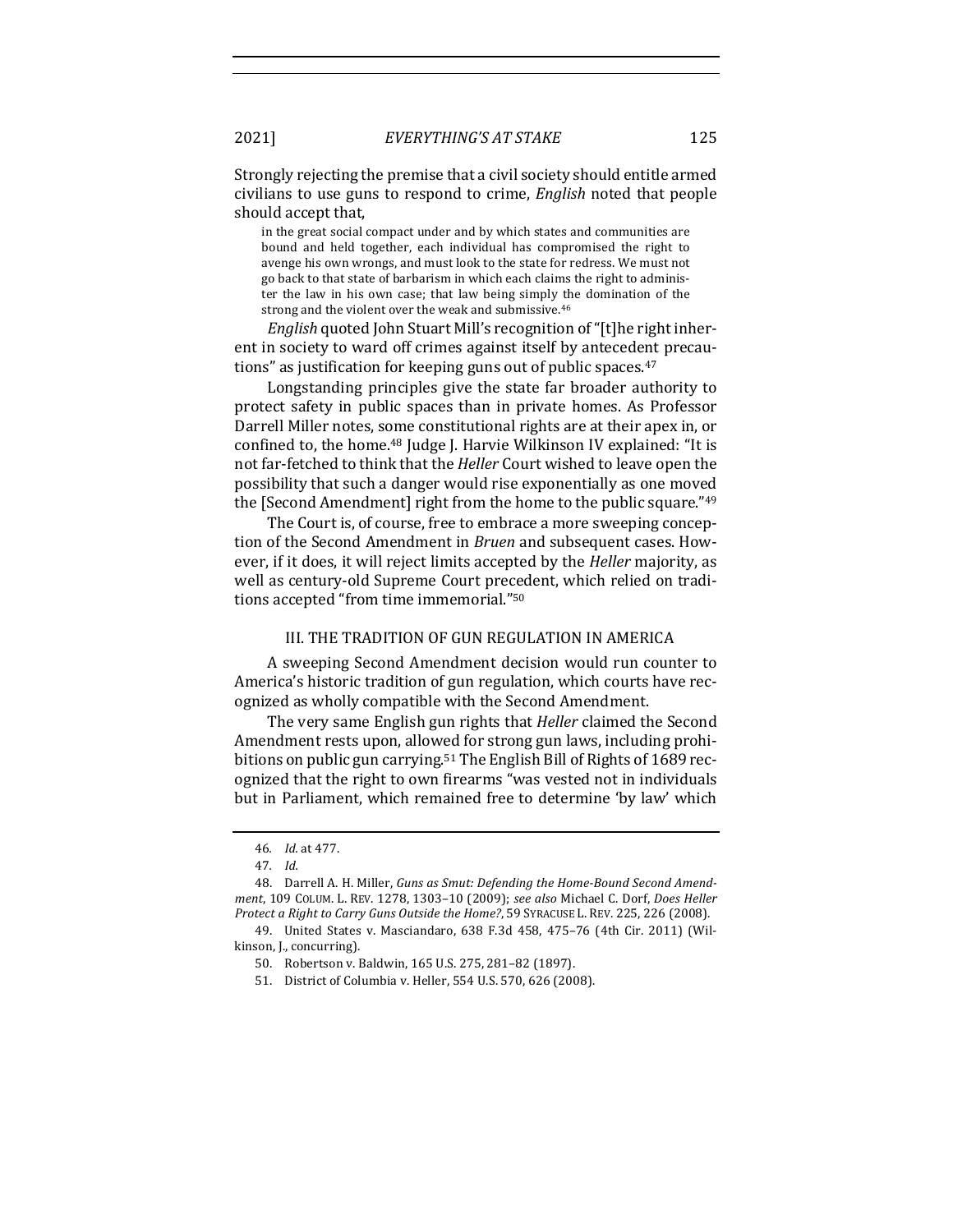Protestant subjects could own which weapons and how they could be used."<sup>52</sup> The 1328 Statute of Northampton was enacted to prevent individuals going or riding armed. $53$  A 1285 law greatly restricted carrying arms in London; a 1299 decree from King Edward generally barred "going armed within the realm without the King's special license."54

Following this tradition, many cities in colonial America restricted gun firing<sup>55</sup> and gunpowder storage and transportation,<sup>56</sup> and several early American laws prohibited the public carrying of firearms.<sup>57</sup> "[C]olonial and early state governments routinely exercised their police powers to restrict the time, place, and manner in which Americans used their guns."<sup>58</sup>

Numerous states during Reconstruction restricted—or prohibited—most public gun carrying.<sup>59</sup> For example, Tennessee outlawed any carrying of any pistol "except the army or navy pistol" and Wyoming barred anyone from "bear[ing] upon his person, concealed or openly, any fire-arm or other deadly weapon, within the limits of any city, town or village."<sup>60</sup> Courts repeatedly upheld these regulations against constitutional challenges.<sup>61</sup> The *Heller*-cited *English* opinion

<sup>52.</sup> Brief of Amici Curiae Jack N. Rakove, Saul Cornell, David T. Konig, William J. Novak, Lois G. Schwoerer et al. in Support of Petitioners at 2, District of Columbia v. Heller, 554 U.S. 570 (2008) (No. 07-290), 2008 WL 157183, at \*2.

<sup>53.</sup> Brief of Amicus Curiae Everytown for Gun Safety in Support of Appellants and Reversal at 4, Wrenn v. District of Columbia, 864 F.3d 650 (D.C. Cir. 2015) (No. 15-7057), 2015 WL 5169122, at \*4.

<sup>54.</sup> Mark Anthony Frassetto, *Firearms and Weapons Legislation up to the Early* 20<sup>th</sup> Century (Jan. 15. 2013). https://papers.ssrn.com/sol3/papers.cfm? *20th Century* (Jan. 15, 2013), https://papers.ssrn.com/sol3/papers.cfm? abstract\_id=2200991 [https://perma.cc/M69J-4L8F].

<sup>55.</sup> See, e.g., Patrick J. Charles, *Scribble Scrabble, The Second Amendment, and His*torical Guideposts: A Short Reply to Lawrence Rosenthal and Joyce Lee Malcolm, 105 Nw. U. L. REV. COLLOQUY 227, 241 n.98 (2011); Robert H. Churchill, Gun Regulation, the Police Power, and the Right to Keep Arms in Early America: The Legal Context of the Second *Amendment*, 25 L. & HIST. REV. 139, 163 (2007).

<sup>56.</sup> Saul Cornell & Nathan DeDino, *A Well Regulated Right: The Early American Origins of Gun Control*, 73 FORDHAM L. REV. 487, 505 n.119 (2004).

<sup>57.</sup> Patrick J. Charles, *The Faces of the Second Amendment Outside the Home: His*tory Versus Ahistorical Standards of Review, 60 CLEV. ST. L. REV. 1, 36-41 (2012).

<sup>58.</sup> Churchill, *supra* note 55, at 162.

<sup>59.</sup> Brief of Thirty-Four Professional Historians and Legal Historians as Amici Curiae in Support of Respondents at 9, McDonald v. City of Chi., 561 U.S. 742 (2010) (No. 08-1521), 2010 WL 59025, at \*9.

<sup>60</sup>*. Id.* at 17.

<sup>61.</sup> *See, e.g.*, Andrews v. State, 50 Tenn. 165, 171 (1871); Fife v. State, 31 Ark. 455, 461 (1876).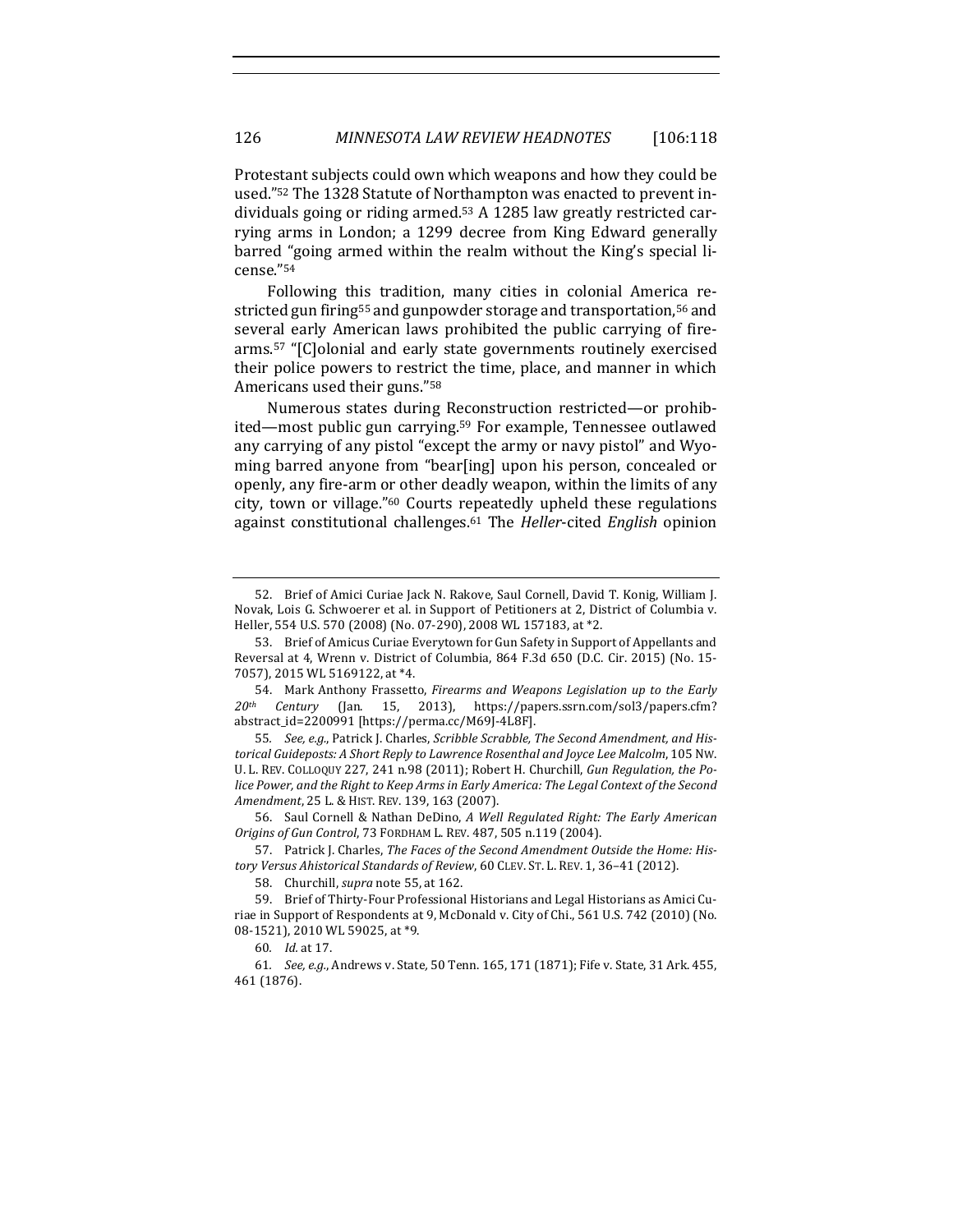relied on the Statute of Northampton as precedent for upholding Texas's broad ban on gun carrying.<sup>62</sup>

These courts recognized that a broad right to carry and use guns in public is incompatible with a civil society. Similar to *English*, the Supreme Court of Georgia, in 1874, explained that expansive gun rights are inconsistent with the Framers' vision of "a well ordered and civilized community":

To suppose that the framers of the constitution ever dreamed, that in their anxiety to secure to the state a well-regulated militia, they were sacrificing the dignity of their courts of justice, the sanctity of their houses of worship, and the peacefulness and good order of their other necessary public assemblies, is absurd. To do so, is to assume that they took it for granted that their whole scheme of law and order, and government and protection, would be a failure, and that the people, instead [of] depending upon the laws and the public authorities for protection, were each man to take care of himself, and to be always ready to resist to the death, then and there, all opposers.<sup>63</sup>

To be sure, there were instances in which courts embraced a right to carry guns in public, but, as Professors Saul Cornell and Eric Ruben have explained, these anomalous cases generally arose from Southern states seeking to sanction armed suppression of enslaved people.<sup>64</sup> For example, the *Bruen* Petitioners claim the antebellum *Bliss v. Commonwealth* is "particularly instructive, given its proximity to the founding."<sup>65</sup> *Bliss* struck down a ban on concealed carry as inconsistent with Kentucky's analogue to the Second Amendment, which it "assumed  $\prod$  codified a preexisting right" to carry weapons in public for self-defense.<sup>66</sup> But *Bliss* is contrary to *Robertson's* recognition that the "preexisting right" did not include concealed carry, and *Bliss* was overruled by an amendment to the state constitution.<sup>67</sup> The *Bruen* Petitioners point to other cases from the antebellum South, including Nunn v. State.<sup>68</sup> But Nunn was rejected by the same court twenty-eight

<sup>62.</sup> English v. State, 35 Tex. 473, 476 (1872).

<sup>63.</sup> Hill v. State, 53 Ga. 473, 478 (1874); see also Saul Cornell, *The Right to Carry* Firearms Outside of the Home: Separating Historical Myths from Historical Realities, 39 FORDHAM URB. L.J. 1695, 1718 (2016).

<sup>64</sup>*. See* Eric M. Ruben & Saul Cornell, *Firearm Regionalism and Public Carry*, 125 YALE L.J. 121, 124-28 (2015); Saul Cornell & Eric M. Ruben, *The Slave-State Origins of Modern Gun Rights*, ATLANTIC (Sept. 30, 2015), https://www.theatlantic.com/ politics/archive/2015/09/the-origins-of-public-carry-jurisprudence-in-the-slave -south/407809/ [https://perma.cc/N44N-VZTV].

<sup>65.</sup> Petition for a Writ of Certiorari at 20, N.Y. State Rifle & Pistol Ass'n v. Corlett, No. 20-843, 2021 WL 1602643 (Apr. 26, 2021), 2020 WL 7647665, at \*20.

<sup>66</sup>*. Id.*

<sup>67.</sup> *See* Cornell, *supra* note 63, at 1715 n.116 (citing KY. CONST. of 1850 art. XIII, § 25).

<sup>68.</sup> Petition for a Writ of Certiorari, *supra* note 65, at 21.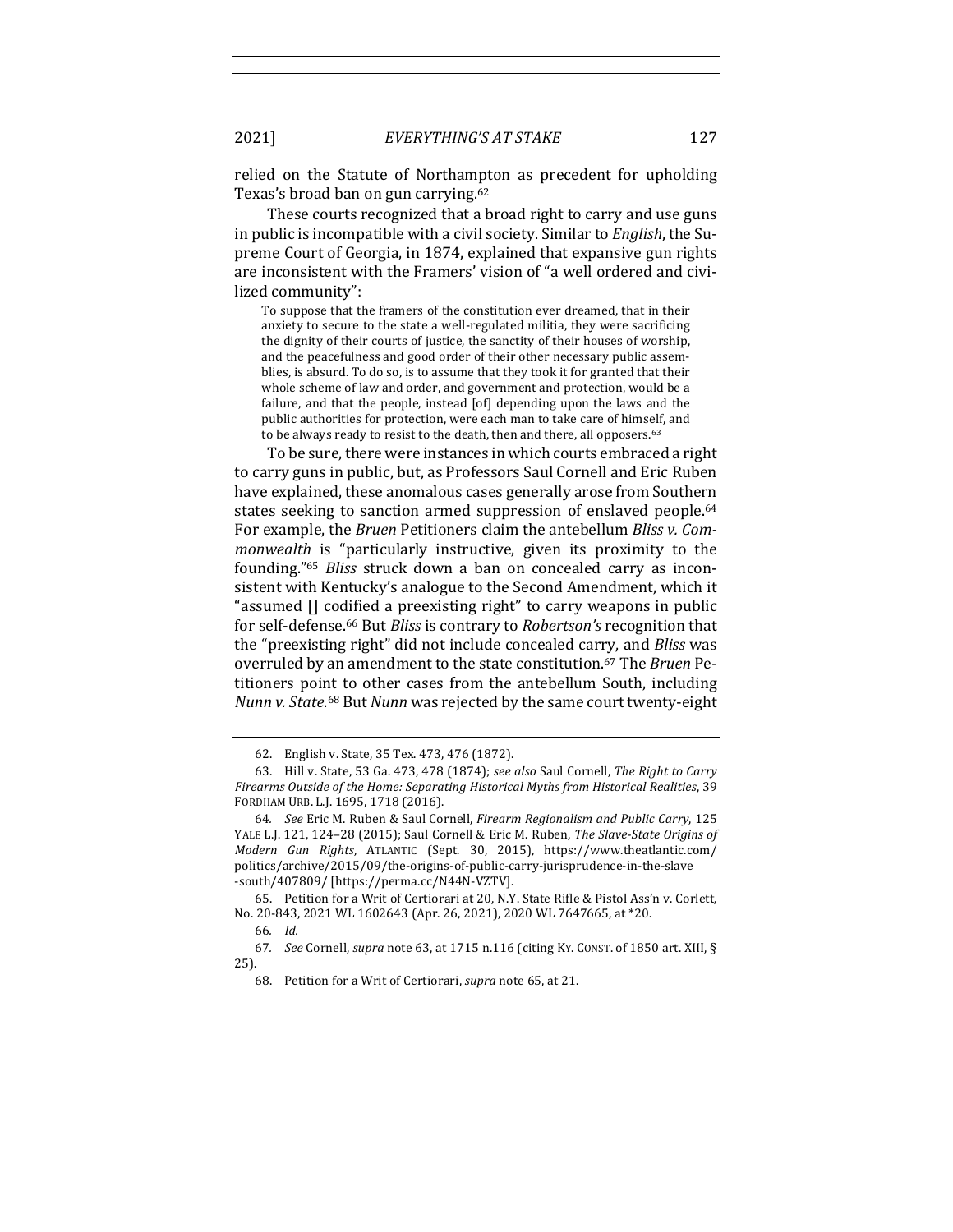years later, when Georgia's Supreme Court was "at a loss to follow the line of thought that extends the guarantee to the right to carry pistols, disk, Bowie-knives, and those other weapons of like character, which, as all admit, are the greatest nuisances of our day."<sup>69</sup> Moreover, these outlier cases reflect practices adopted in slaveholding in the South, but historian Saul Cornell explains: "Outside of the South, a robust model of weapons regulations emerged and gained widespread acceptance ... [including] [p]rohibitions on concealed carry ...."70

The tradition of strong gun regulation is in keeping with the founding vision of American government as focused on the public good and public safety. The Declaration of Independence set out the grounding principles for the new United States: life, liberty, and the pursuit of happiness.<sup>71</sup> James Madison explained to Congress that "government is instituted and ought to be exercised for the benefit of the people; which consists in the enjoyment of life and liberty, with the right of  $\ldots$  pursuing and obtaining happiness and safety."<sup>72</sup> Thomas Jefferson reiterated that "the care of human life & happiness & not their destruction, is the first and only legitimate object of good government."73

The Framers' conception of public safety was forged from the Anglo-American tradition of bounding rights within the "public good," $74$ which accepted that the greater population's right to safety was greater than individuals' liberty to carry out dangerous activities. The concept of "public good," as defined by Blackstone, allows the legislature to require individuals to regulate certain rights when the public's benefit is substantial enough to justify it.<sup>75</sup>

<sup>69.</sup> Cornell, *supra* note 63, at 1718 (citing Hill v. State, 53 Ga. 473, 474 (1874)).

<sup>70.</sup> *Id.* at 1718-19.

<sup>71.</sup> *See* Letter from John Hancock, President of Congress, to the New York Convention (July 6, 1776), in 1 AMERICAN ARCHIVES: A DOCUMENTARY HISTORY OF THE UNITED STATES OF AMERICA 33 (Peter Force ed., Ser. No. 5, 1846).

<sup>72. 1</sup> ANNALS OF CONG. 451 (1789) (Joseph Gales ed., 1834).

<sup>73.</sup> Thomas Jefferson, Letter to the Republicans of Washington County, Maryland (Mar. 31, 1809), http://founders.archives.gov/documents/Jefferson/03-01-02-0088 [https://perma.cc/FM5P-MT8U].

<sup>74.</sup> *See, e.g.*, JOHN ADAMS, 1 A DEFENSE OF THE CONSTITUTIONS OF GOVERNMENT OF THE UNITED STATES OF AMERICA (1794); see also Samuel Adams, Mass. Lieutenant-Governor, Speech to the Massachusetts House of Representatives and Senate (Jan. 17, 1794), *in* RESOLVES OF THE GENERAL COURT OF THE COMMONWEALTH OF MASSACHUSETTS 33, 34 (1794); Patrick J. Charles, *Restoring "Life, Liberty, and the Pursuit of Happiness" in Our Constitutional Jurisprudence: An Exercise in Legal History*, 20 WM. & MARY BILL RTS. J. 457, 477–523 (2011).

<sup>75</sup>*. See* Charles, *supra* note 57, at 48–49.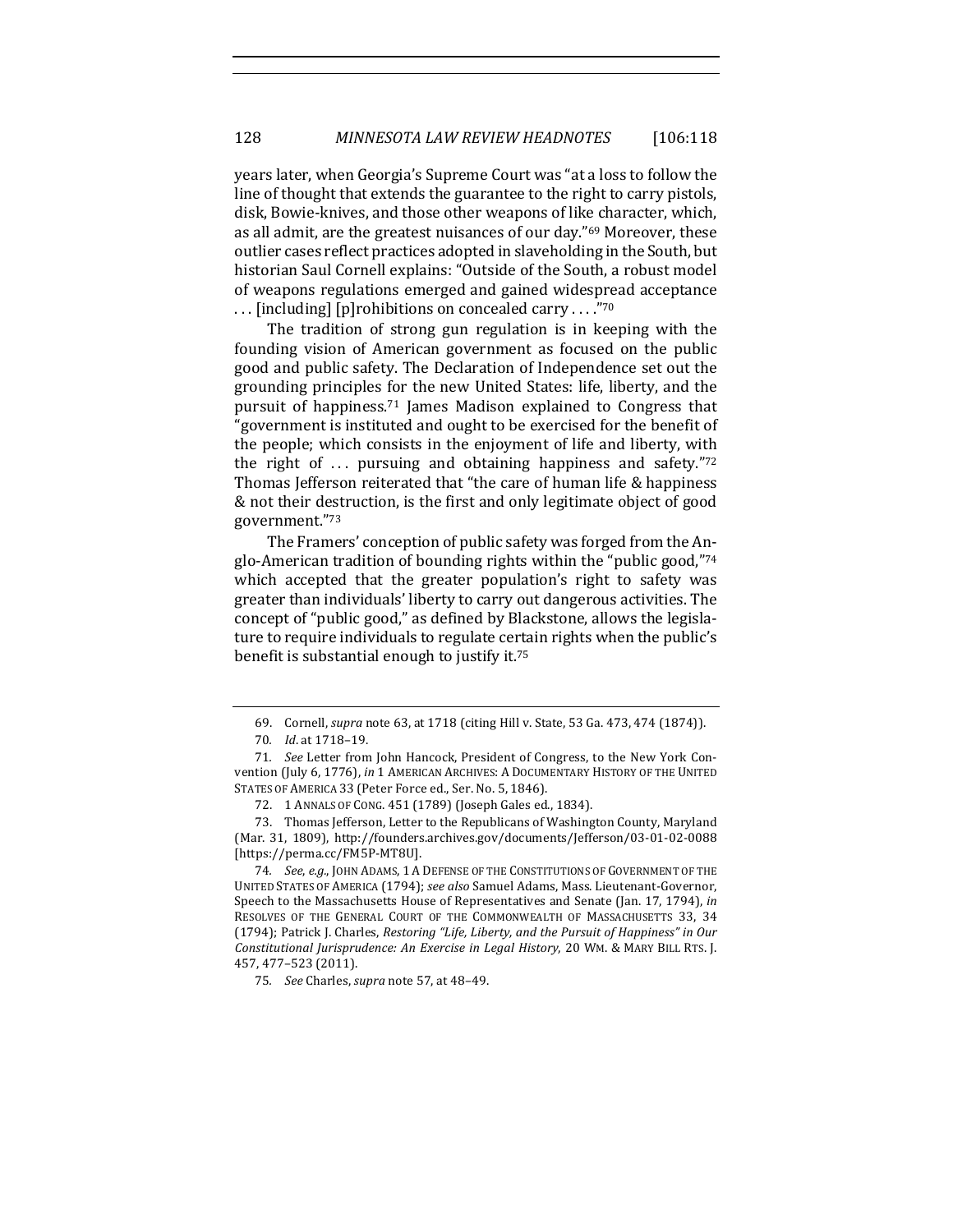2021] *EVERYTHING'S AT STAKE* 129

From the Framers to today, Americans have never viewed the Second Amendment as a suicide pact, a homicide pact, or a recipe for insurrection. Individuals carrying weapons have not been seen as a method for *enforcing* public safety, but rather as a disturbance to it.

# IV. THE DANGERS POSED BY ENSHRINING A BROAD RIGHT TO **CARRY GUNS IN PUBLIC**

Courts should account for the real toll that guns inflict on Americans every day: dangers that wholly differ from the historical antecedents which some contend should limit current gun policy. While the Framers recognized the need to prevent dangers posed by carrying single shot pistols and knives in a largely rural, sparsely populated nation, those dangers pale in comparison to those created by semi-automatic guns in today's America.

A broad Second Amendment right to guns in public would preclude policy responses that could prevent tragedies. Imagine the bloodbath that would have resulted if the insurrectionists on January 6, 2021 were constitutionally entitled to carry guns.<sup>76</sup> As white supremacist terrorism is a severe ongoing threat to public safety, $77$  a ruling that prevents authorities from restricting guns in public could lead to far more deadly uprisings.

Experience tells us what happens when people feel empowered to carry and use guns when they deem necessary. Consider the men who claimed to be conducting a citizen's arrest and acting in self-defense when they killed Ahmaud Arbery while he was jogging in Georgia.<sup>78</sup> Or the man who claimed to be securing his neighborhood when he killed Trayvon Martin in Florida.<sup>79</sup> Not to mention the hot-headed

<sup>76.</sup> Steve Holland, Jeff Mason & Jonathan Landay, *Trump Summoned Supporters to "Wild" Protest, and Told Them to Fight. They Did*, REUTERS (Jan. 6, 2021), https://www.reuters.com/article/uk-usa-election-protests-idUKKBN29B2CZ [https://perma.cc/6NJF-XMFB].

<sup>77.</sup> U.S. DEP'T OF JUST., OFF. OF THE DIR. OF NAT'L INTEL., DOMESTIC VIOLENT EXTREMISM POSES HEIGHTENED THREAT IN 2021 (2021).

<sup>78.</sup> Richard Fausset, *What We Know About the Shooting Death of Ahmaud Arbery*, N.Y. TIMES (Apr. 29, 2021), https://www.nytimes.com/article/ahmaud-arbery -shooting-georgia.html [https://perma.cc/GLU3-JVAC].

<sup>79.</sup> Karen Grigsby Bates, A Look Back at Trayvon Martin's Death and the Movement *it* Inspired, NPR (Jul. 31, 2018), https://www.npr.org/sections/ codeswitch/2018/07/31/631897758/a-look-back-at-trayvon-martins -death-and-the-movement-it-inspired [https://perma.cc/D54Y-TLTP].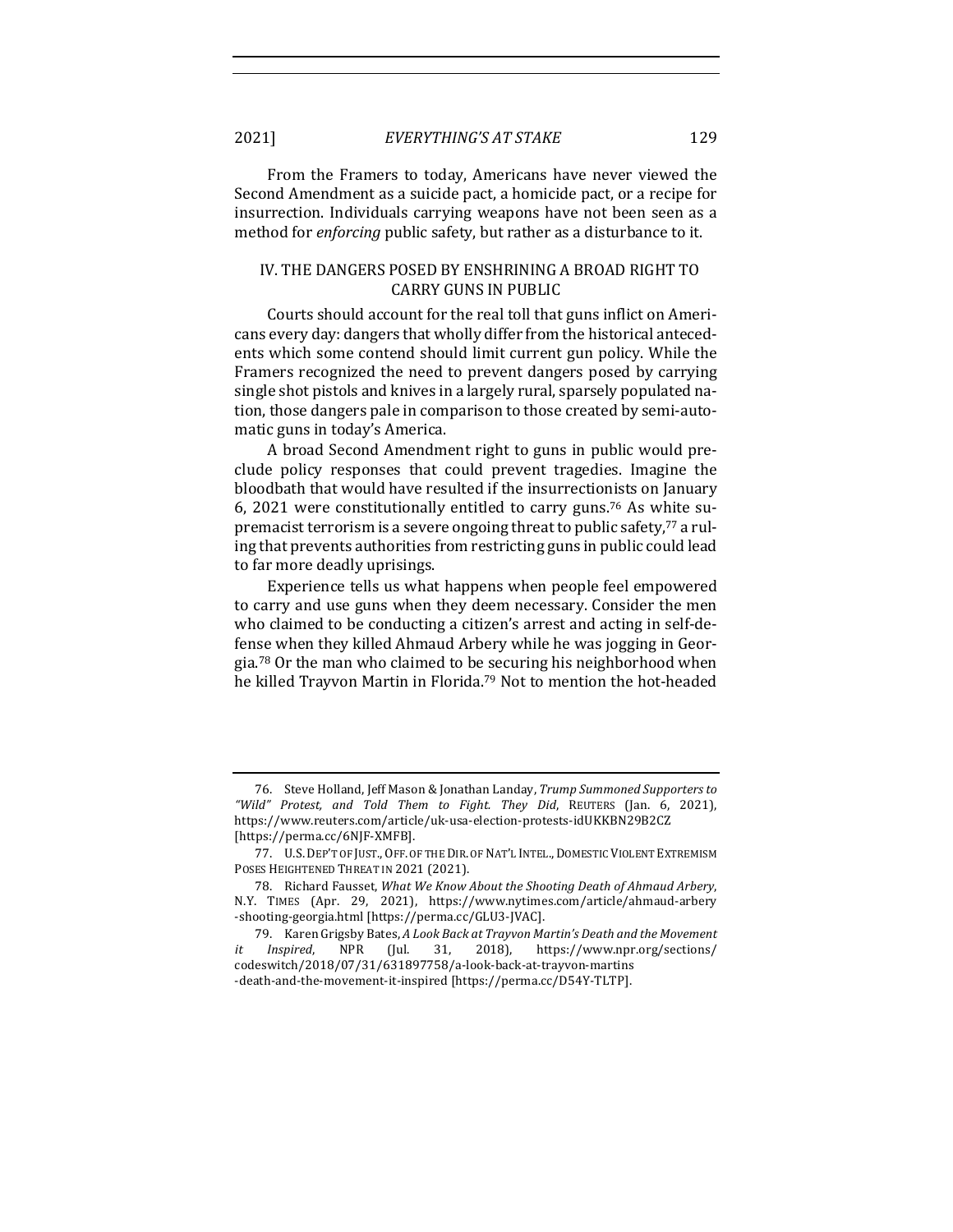dad convinced that his child was robbed of playing time, $80$  or the woman aggrieved because she was cut off in traffic.<sup>81</sup>

Social science confirms that restricting public gun carrying is an effective measure to prevent injury and death. Guns are used "far more often to kill and wound innocent victims than to kill and wound criminals . . . [and] guns are also used far more often to intimidate and threaten than they are used to thwart crimes."82 Studies show that public gun carrying *increases* the risk of victimization to violent crime, and does "not protect those who possessed them from being shot in an assault."83 An increase in guns in public may cause increased criminal violence.<sup>84</sup>

Public gun carrying creates danger to police as well. When five police officers were shot and killed at a protest in Dallas in 2016, many protestors were carrying firearms, which made it harder for police to identify and stop the shooter.<sup>85</sup> Dallas's then-police chief said, "[w]e don't know who the 'good guy' versus who the 'bad guy' is, if everybody starts shooting."<sup>86</sup> After a man open-carrying a rifle in Louisiana shot and killed three officers, the police union president said that open carry "scares the hell out of me."87 A survey found 75% of responding

82. David Hemenway & Deborah Azrael, *The Relative Frequency of Offensive and* Defensive Gun Uses: Results from a National Survey, 15 VIOLENCE & VICTIMS 257, 271 (2000).

83. Charles C. Branas et al., *Investigating the Link Between Gun Possession and Gun* Assault, 99 AM. J. PUB. HEALTH 2034, 2037 (2009); see, e.g., John J. Donohue, The Impact of Concealed-Carry Laws, in EVALUATING GUN POLICY: EFFECTS ON CRIME AND VIOLENCE (Jens Ludwig & Phillips J. Cook eds., 2003); Jens Ludwig, *Concealed-Gun-Carrying Laws* and Violent Crime: Evidence from State Panel Data, 18 INT'L REV. L. & ECON. 239, 248 (1998).

84. Philip J. Cook & Jens Ludwig, *The Social Costs of Gun Ownership*, 90 J. PUB. ECON. 379, 387 (2006).

86*. Id.*

87. Maya Lau & Jim Mustian, *Baton Rouge Police Shooting Brings Renewed Attention to Louisiana's 'Open Carry' Rights*, ADVOCATE (Aug. 6, 2016), https://www .theadvocate.com/baton\_rouge/news/baton\_rouge\_officer\_shooting/

<sup>80.</sup> Sarah McRitchie, *Basketball Coach Held on \$500,000 Bond After Sandusky Tournament Shooting*, ABC NEWS (Apr. 17, 2021), https://www.13abc.com/2021/ 04/17/suspect-in-custody-after-basketball-tournament-shooting [https://perma.cc/ AAV5-P6MK].

<sup>81.</sup> NBC Washington Staff, Man Shot by Woman in D.C. Road Rage Attack Dies: Po*lice*, NBC WASH. (Apr. 28, 2021), https://www.nbcwashington.com/news/local/ man-shot-by-woman-in-dc-road-rage-attack-dies-police/2654538 [https://perma .cc/4D8X-NVVP].

<sup>85.</sup> Ernest Scheyder, *Dallas Police Chief Says Armed Civilians in Texas 'Increasingly Challenging'*, REUTERS (Jul. 10, 2016), https://www.reuters.com/article/us-usa-policeprotests/dallas-police-chief-says-armed-civilians-in-texas-increasingly-challengingidUSKCN0ZQ0V8 [https://perma.cc/V7SY-BGNS].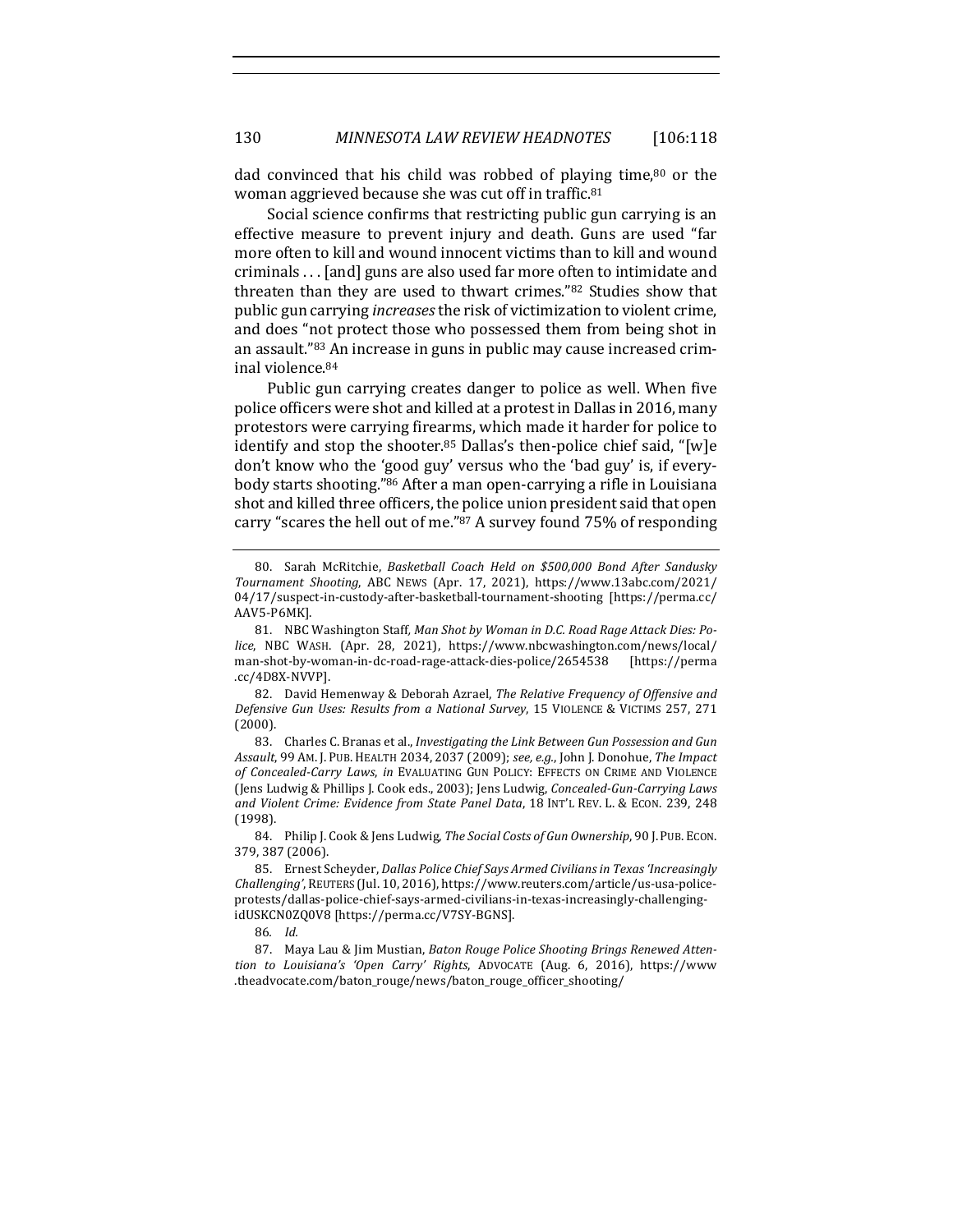Texas police chiefs opposed open carry and 90% said that any open carry should require licenses.<sup>88</sup>

Racial bias, implicit or explicit, $89$  makes civilian carry particularly risky for people of color. For example, in 2018, Emantic Bradford, Ir., a Black licensed gun owner, sought to protect himself and others when a shooting broke out at the mall.<sup>90</sup> Responding officers mistook him as the assailant and shot him to death.<sup>91</sup> Eleven days earlier, police shot and killed Jemel Roberson, a Black security guard, while he subdued a suspect.92

The police killings of Ma'Khia Bryant, Daunte Wright, Jacob Blake, Breonna Taylor, Walter Scott, Philando Castile, Michael Brown, Tamir Rice, Laquan MacDonald, and many more demonstrate how the presence of guns can quickly escalate to lethal violence where police perceive themselves to be in danger. Whatever one believes caused those deaths, civilians are far *less* trained than law enforcement to use firearms, de-escalate potentially violent situations, or deal with stressful situations. And studies show that despite their training, police miss their target over half the time.<sup>93</sup> Armed civilians will likely have worse results, and when they miss a target, they can easily hit another, unintended person.

90. CNN Wire, *Family Sues Hoover, Alabama, and the Officer Who Killed Emantic Bradford Jr. at a Mall on Thanksgiving*, FOX43 (Nov. 25, 2019), https://www.fox43.com/article/news/family-sues-hoover-alabama-and-the-officer -who-killed-emantic-bradford-jr-at-a-mall-on-thanksgiving/521-ab538c75-6807 -41ae-ab91-9ef37e41732d [https://perma.cc/T4ZW-YN9P].

91*. Id.*

article\_83d7317a-5b60-11e6-84b4-13cf89c9f22f.html (last visited Nov. 1, 2021).

<sup>88.</sup> Tom Benning, 75 Percent of Texas Police Chiefs Responding to Survey Oppose *Open Carry,*  DALLAS NEWS, (Feb. 13, 2015), https://www.dallasnews.com/news/ politics/2015/02/13/75-percent-of-texas-police-chiefs-responding-to-survey -oppose-open-carry [https://perma.cc/U2F8-5E7X].

<sup>89.</sup> See, e.g., Brentin Mock, What New Research Says about Race and Police Shoot*ings*, CITY LAB (Aug. 6, 2019), https://www.citylab.com/equity/2019/08/police -officer-shootings-gun-violence-racial-bias-crime-data/595528 [https://perma.cc/ QDB8-2Y79]; German Lopez, *There Are Huge Racial Disparities in How US Police Use Force*, VOX (Nov. 14, 2018), https://www.vox.com/identities/2016/8/13/ 17938186/police-shootings-killings-racism-racial-disparities (last visited Nov. 1, 2021).

<sup>92.</sup> Holly Yan, "Hero" Security Guard Killed By Police Was Working Extra Shifts for *His Son's Christmas, CNN (Nov. 15, 2018), https://www.cnn.com/2018/11/15/us/* chicago-area-security-guard-police-shooting/index.html [https://perma.cc/AEG2 -448Z].

<sup>93.</sup> BERNARD D. ROSTKER ET AL., RAND CORP., EVALUATION OF THE NEW YORK CITY PO-LICE DEPARTMENT FIREARM TRAINING AND FIREARM-DISCHARGE REVIEW PROCESS 14 (2008) (finding hit rates below 30%); LOS ANGELES POLICE DEP'T, USE OF FORCE YEAR-END REVIEW 29 (2016) (finding a 33.4% hit ratio).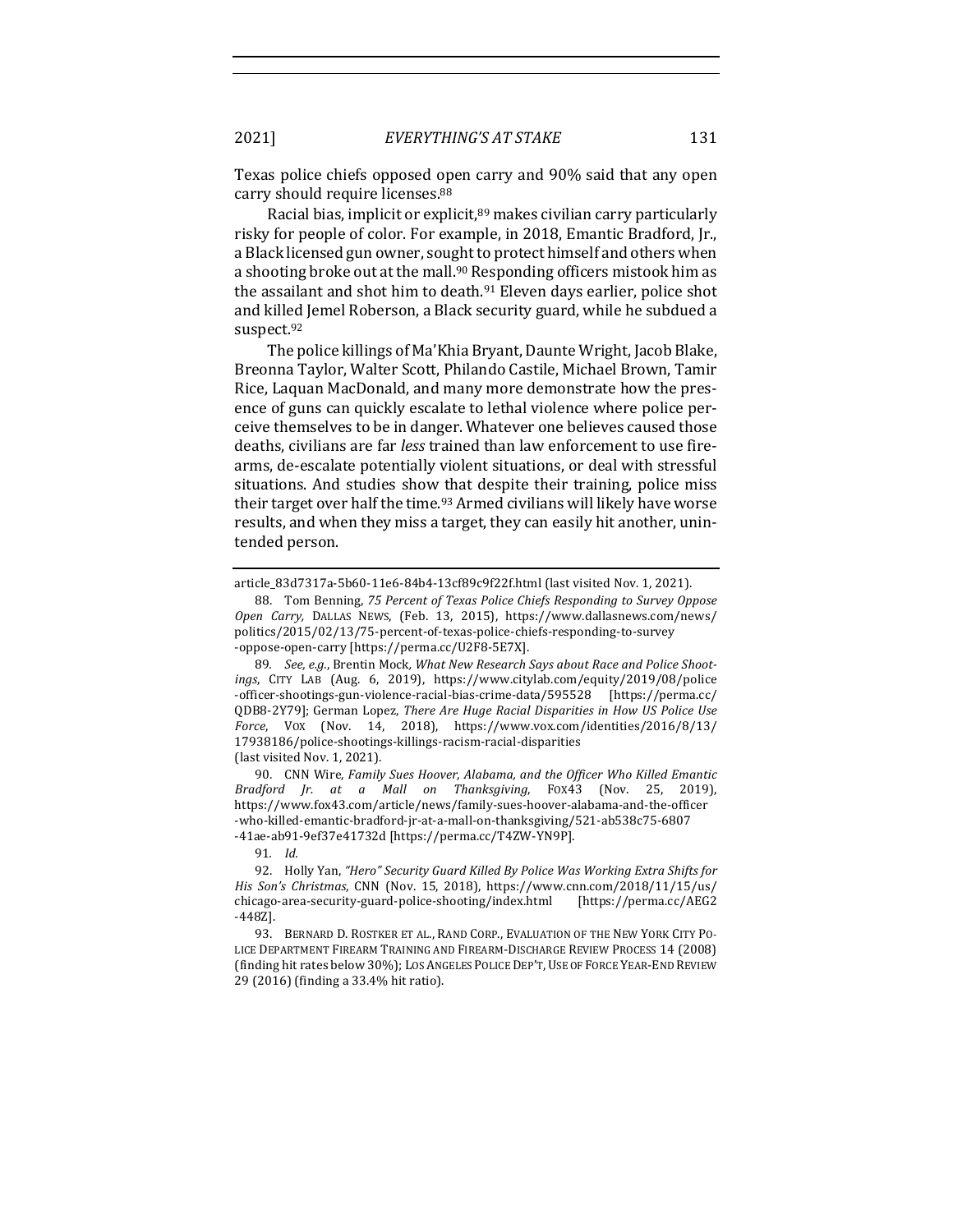Evidence compiled by the Violence Policy Center reveals numerous incidents of persons who were entitled by law to carry concealed firearms and used those guns to needlessly kill or injure.<sup>94</sup> The daily barrage of gun violence continues to add to the list. Modern reality supports upholding restrictions on public gun carrying.

# **V. HELLER'S UNSTABLE FOUNDATION**

While some suggest that *Heller's* historical and legal conclusions support vastly expanding the Second Amendment to include a right to carry guns in public, *Heller* is too unstable a foundation to be so extended. This is not to suggest that *Heller* must be reversed in order to hold that the Second Amendment does not protect a right to carry guns in public. But the Court should not compound *Heller's* historical errors and tortured constructions by expanding on them.

The Court has recognized that some decisions do not provide sturdy enough support for expansion, even if they remain precedent under stare decisis.<sup>95</sup> For example, *Harris v. Quinn* confined a prior opinion to its narrow holding where the Court had relied on "unwarranted" assumptions and "failed to appreciate" the impact of its application to new facts.<sup>96</sup> The Court frequently narrows precedent, which Professor Richard Re described as "the second cousin of a familiar and firmly entrenched jurisprudential technique: the canon of constitutional avoidance."<sup>97</sup> Judicial modesty is particularly appropriate with *Heller*, which is controversial, and based on questionable assumptions about history and the Second Amendment's intended meaning-and its extension would infringe on other rights and traditions.

<sup>94.</sup> More than 1,360 Non-Self Defense Deaths Involving Concealed Carry Killers Since 2007, Latest Violence Policy Center Research Shows, VIOLENCE POL'Y CTR. (Mar. 18, 2020), https://vpc.org/press/more-than-1360-non-self-defense-deaths-involving -concealed-carry-killers-since-2007-latest-violence-policy-center-research-shows [https://perma.cc/3S9M-9Q8Q].

<sup>95.</sup> *See* Harris v. Quinn, 573 U.S. 616 (2014).

<sup>96</sup>*. Id.* at 636–38.

<sup>97.</sup> Richard M. Re, *Narrowing Precedent in the Supreme Court*, 114 COLUM. L. REV. 1861, 1865 (2014) (citing Gonzales v. Carhart, 550 U.S. 124, 154 (2007) (narrowing Stenberg v. Carhart, 530 U.S. 914 (2000)); FEC v. Wis. Right to Life, Inc., 551 U.S. 449, 476 (2007) (narrowing McConnell v. FEC, 540 U.S. 93 (2003)); Hein v. Freedom from Religion Found., Inc., 551 U.S. 587, 593 (2007) (narrowing Flast v. Cohen, 392 U.S. 83 (1968)); Parents Involved in Cmty. Sch. v. Seattle Sch. Dist. No. 1, 551 U.S. 701, 725 (2007) (narrowing Grutter v. Bollinger, 539 U.S. 306, 328 (2003)); Herring v. United States, 555 U.S. 135, 144 (2009) (narrowing Mapp v. Ohio, 367 U.S. 643 (1961)); Florida v. Powell, 130 S. Ct. 1195, 1199-1200 (2010) (narrowing Miranda v. Arizona, 384 U.S. 436, 471 (1966))).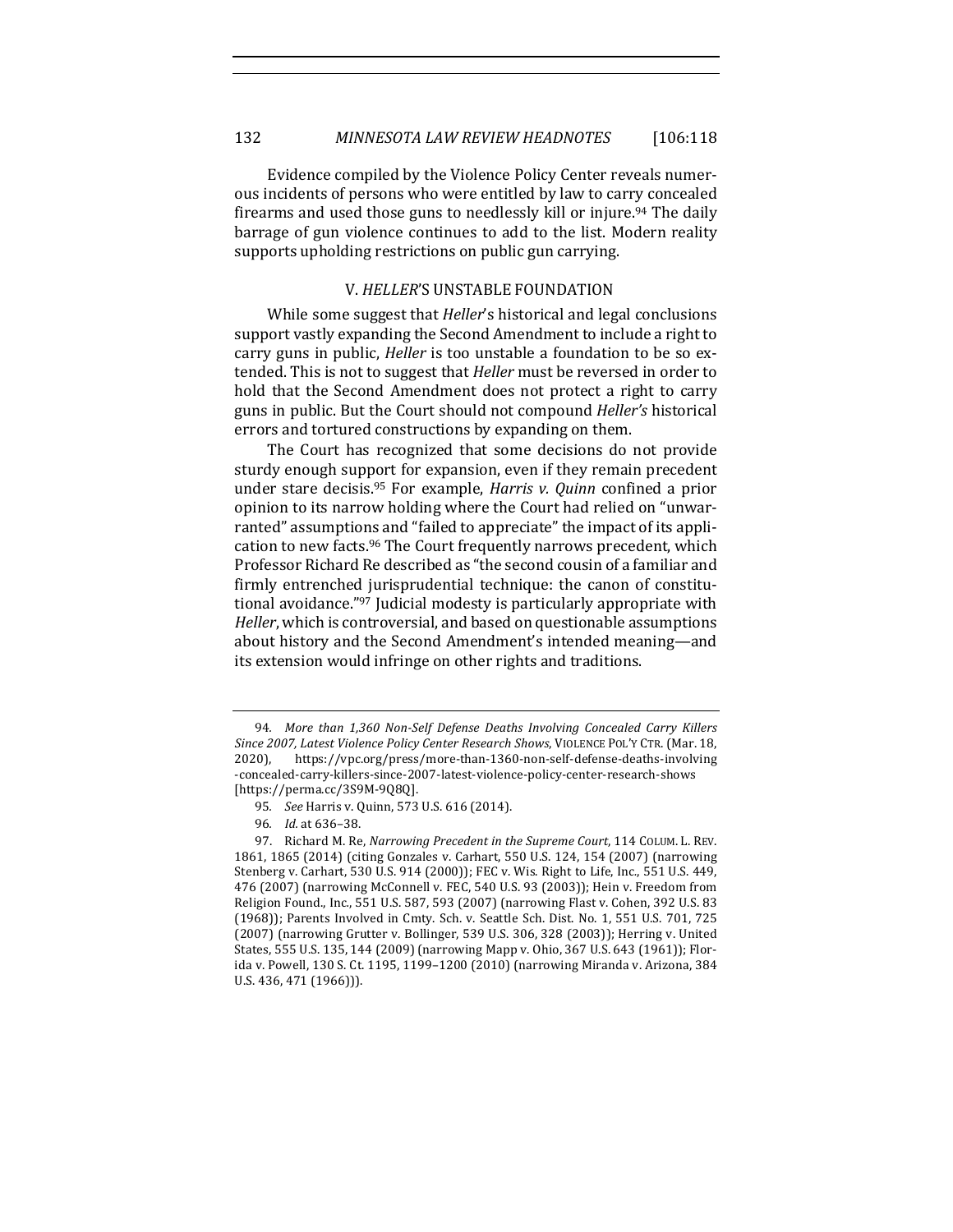#### A. *HELLER'S* SHAKY FOUNDATION

*Heller*, by a single vote, radically altered over two hundred years of American jurisprudence. From 1791 to 2008, most courts and commentators agreed that the Second Amendment's first clause ("A wellregulated militia, being necessary for the security of a free State") defined the scope of the second ("the right of the people to keep and bear arms shall not be infringed").<sup>98</sup> The notion adopted by *Heller*—that the Second Amendment restricted laws regulating private gun possession and use—was, according to former Chief Justice Warren Burger, "one of the greatest pieces of fraud, I repeat the word fraud, on the American people by special interest groups I have seen in my lifetime."<sup>99</sup>

Not only was *Heller's* holding radical, its reasoning was sharply criticized, even by fervent gun rights supporters. Professor Nelson Lund, a strong supporter of gun rights, affiliated with the Federalist Society and Heritage Foundation, wrote of *Heller*:

The Court's reasoning is at critical points so defective—and so transparently non-originalist in some respects—that Heller should be seen as an embarrassment for those who joined the majority opinion.<sup>100</sup>

 \*\*\* 

Justice Scalia flunked his own test . . . Justice Scalia's majority opinion makes a great show of being committed to the Constitution's original meaning, but fails to carry through on that commitment.<sup>101</sup>

 \*\*\* 

Justice Scalia's *Heller* opinion itself shows that his use of history and tradition is little more than a disguised version of the kind of interest balancing that he purported to condemn.<sup>102</sup>

98. *See, e.g.*, United States v. Miller, 307 U.S. 174, 178 (1939) ("In the absence of any evidence tending to show that possession or use of a 'shotgun having a barrel of less than eighteen inches in length' at this time has some reasonable relationship to the preservation or efficiency of a well-regulated militia, we cannot say that the Second Amendment guarantees the right to keep and bear such an instrument."); Saul Cornell, *The Second Amendment Goes To Court*, ORIGINS (Nov. 7, 2008), https:// origins.osu.edu/article/second-amendment-goes-court [https://perma.cc/RU6T -QEW7]; Adam Winkler, *The Reasonable Right to Bear Arms*, 17 STAN. L. & POL'Y REV. 593 (2006).

99. Joan Biskupic, *Guns: A Second (Amendment) Look*, WASH. POST (May 10, 1995), https://www.washingtonpost.com/wp-srv/national/longterm/supcourt/ stories/courtguns051095.htm [https://perma.cc/Y84E-RB7F].

100. Nelson Lund, The Second Amendment, Heller, and Originalist Jurisprudence, 56 UCLA L. REV. 1343, 1345 (2009).

101*. Id.*

102. Nelson Lund, *No Conservative Consensus Yet: Douglas Ginsburg, Brett Ka*vanaugh, and Diane Sykes on the Second Amendment, 13 ENGAGE: J. FEDERALIST SOC'Y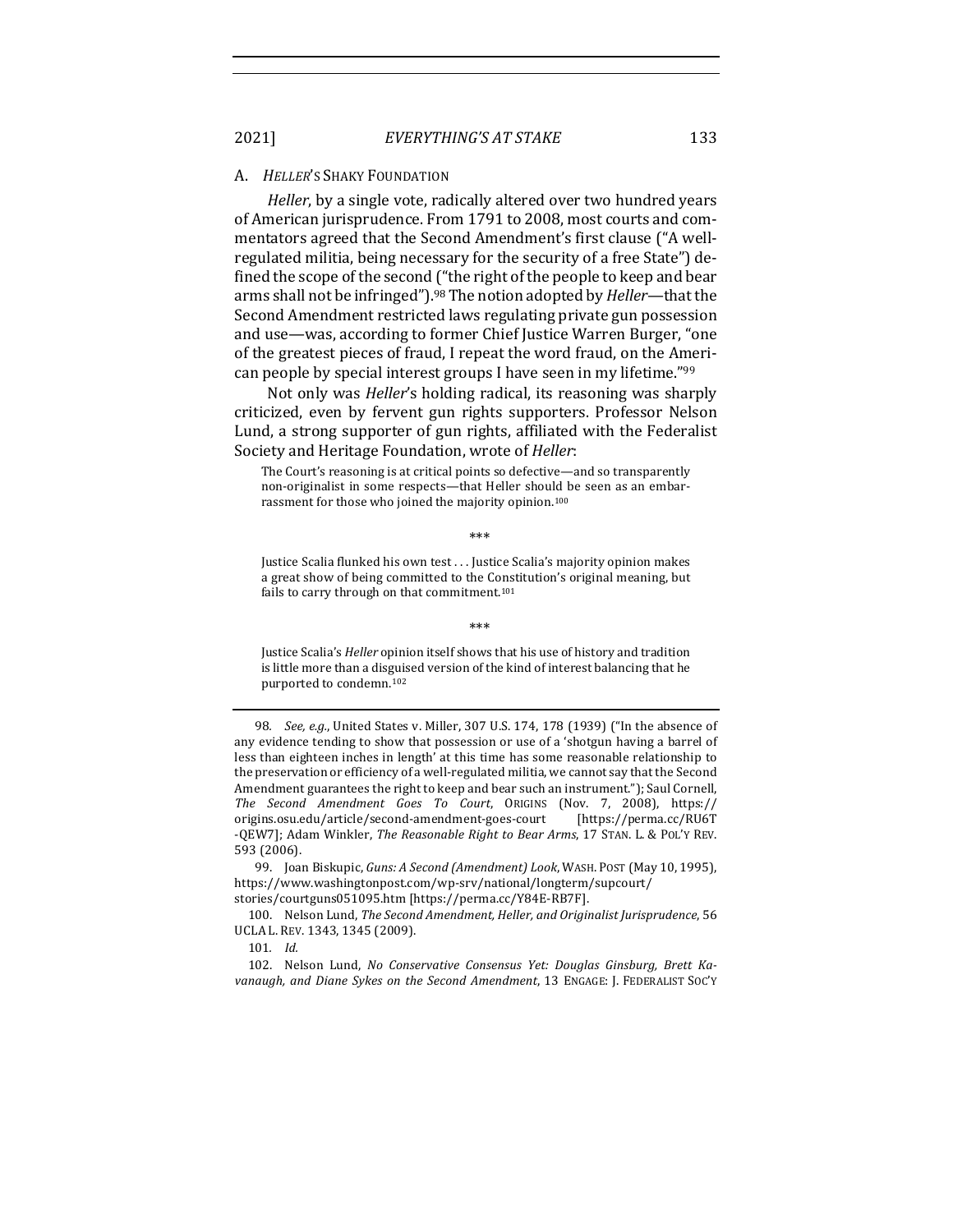Reagan-appointee Judge Richard Posner wrote:

[*Heller*] is questionable in both method and result, and it is evidence that the Supreme Court, in deciding constitutional cases, exercises a freewheeling discretion strongly flavored with ideology.

 \*\*\* 

The irony is that the "originalist" method would have yielded the opposite result.103

Judge Wilkinson, another Reagan-appointee and formerly shortlisted for Supreme Court nominations, wrote that *Heller* "represents a failure—the Court's failure to adhere to a conservative judicial methodology in reaching its decision. In fact, *Heller* encourages Americans to do what conservative jurists warned for years they should not do: bypass the ballot and seek to press their political agenda in the courts."104

Historians called the Court's historical analysis "at best confused," $105$  a "conscious fraud," $106$  and "an example of judicial activism that rivals the most controversial decisions in modern Supreme Court history." <sup>107</sup> Even a cursory analysis shows why the opinion received such poor reviews.

## **B.** *HELLER'S* ANTI-TEXT TEXTUALISM

"The text is the law," instructed Justice Scalia, "and it is the text that must be observed."<sup>108</sup> But if *Heller* "flunked" the originalism test, it got an F- in textualism.

PRAC. GRPS. 22, 24 (2012).

<sup>103.</sup> Richard A. Posner, *In Defense of Looseness*, THE NEW REPUBLIC (Aug. 27, 2008), https://newrepublic.com/article/62124/defense-looseness [https://perma.cc/3KQF -XVJG].

<sup>104.</sup> J. Harvie Wilkinson III, Of Guns, Abortions and the Unraveling Rule of Law, 95 VA. L. REV. 253, 254 (2009); see, e.g., David Thomas Konig, Why the Second Amendment Has a Preamble: Original Public Meaning and the Political Culture of Written Constitutions in Revolutionary America, 56 UCLA L. REV. 1295 (2009); Paul Finkelman, It Really *Was About a Well Regulated Militia*, 59 SYRACUSE L. REV. 267 (2008); William G. Merkel, *The* District of Columbia v. Heller and Antonin Scalia's Perverse Sense of Originalism, 13 LEWIS & CLARK L. REV. 349 (2009); Richard A. Epstein, A Structural Interpretation of the *Second Amendment: Why* Heller *Is (Probably) Wrong on Originalist Grounds,* 59 SYRA-CUSE L. REV. 171 (2008).

<sup>105.</sup> *See* Finkelman, *supra* note 104, at 267.

<sup>106</sup>*. See* Merkel, *supra* note 104, at 349.

<sup>107.</sup> Saul Cornell, Heller, *New Originalism, and Law Office History: "Meet the New* Boss, Same as the Old Boss", 56 UCLA L. REV. 1095, 1096 (2009).

<sup>108.</sup> Michael W. McConnell, *Textualism and the Dead Hand of the Past*, 66 GEO.

WASH. L. REV. 1127, 1136 (1997) (quoting Antonin Scalia, *Common-Law Courts in a*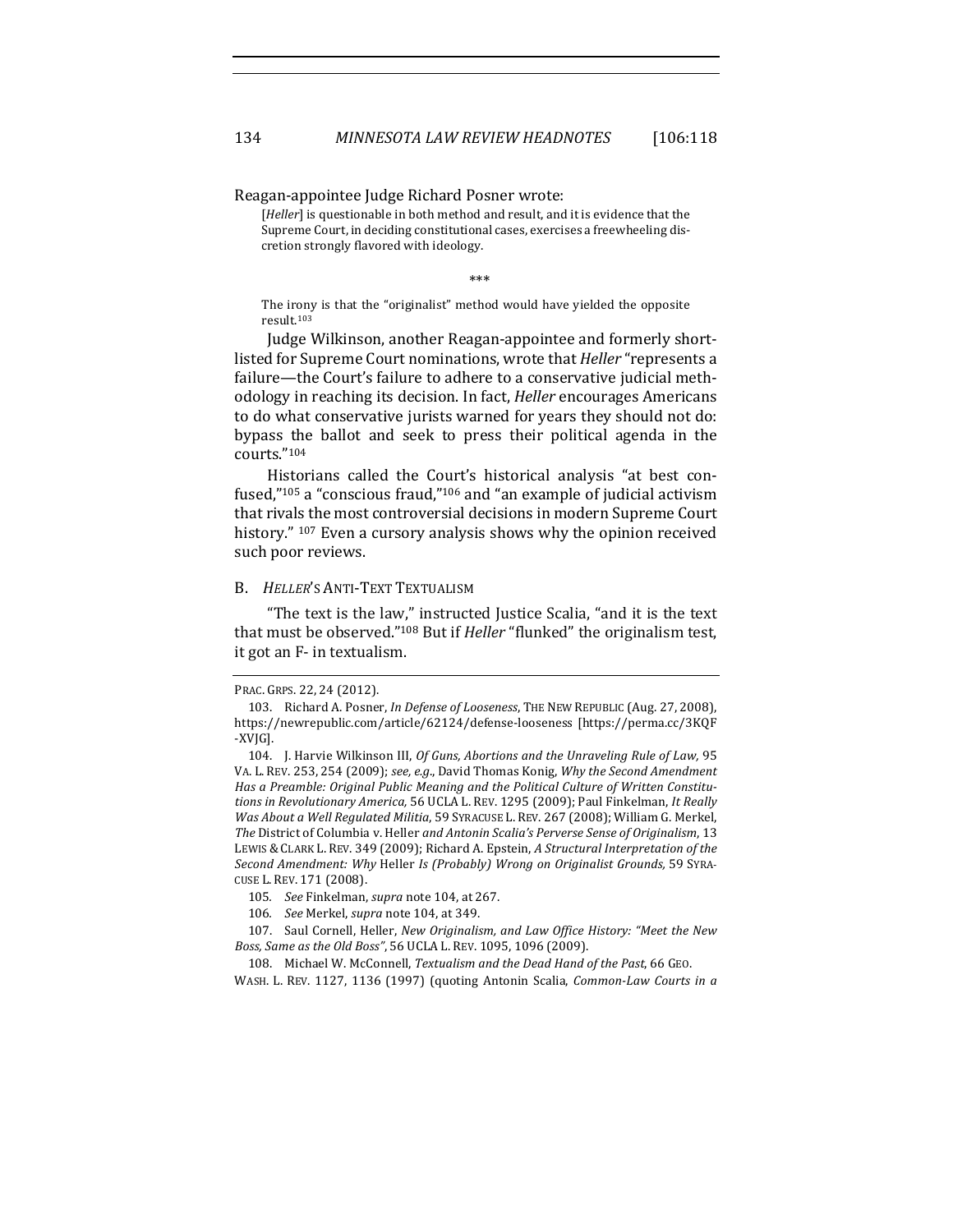The Second Amendment is the only amendment that states its purpose in its text: "A well-regulated militia, being necessary for the security of a free State, the right of the people to keep and bear Arms, shall not be infringed." $109$  The Framers could have written it like the First Amendment ("Congress shall make no law infringing on the right to keep and bear arms"), or the Fourth Amendment ("The right of the people to keep and bear arms shall not be infringed").<sup>110</sup> Textualism demands recognition that the Framers included the militia clause for a reason.<sup>111</sup>

The first half of the amendment conveys its "obvious purpose," as the Supreme Court put it in its unanimous *Miller v. United States* decision in 1939, "to assure the continuation and render possible the effectiveness" of the "well-regulated militia."<sup>112</sup> For over two centuries the Second Amendment was "interpreted and applied with [that] end in view."113

The pre-*Heller* reading of the Second Amendment was essentially: "Since a well-regulated militia is necessary to the security of a free State, the right of the people to keep and bear arms for use in the militia shall not be infringed." Meaning is found in every word; the clauses are consistent. The right effectuates the purpose.

*Heller*, in contrast, interprets the Amendment more like: "Since a well-regulated militia is necessary to the security of a free State, the right of the people to have and use guns, with nothing to do with militias, shall not be infringed." The first clause is an inconvenience; the right has little to do with the purpose and may even contravene it.

Linguistic gymnastics were needed to arrive at this odd construction. Justice Scalia labeled the militia clause a "preamble," and announced that it should be analyzed last, merely "to ensure that our reading of the operative clause is consistent with the announced purpose."114 There was no apparent reason why the Court declined to

Civil-Law System: The Role of United States Federal Courts in Interpreting the Constitution and Laws, in A MATTER OF INTERPRETATION: FEDERAL COURTS AND THE LAW 3, 22 (Amy Gutmann ed., 1997)).

<sup>109.</sup> U.S. CONST. amend II.

<sup>110.</sup> United States v. Menasche, 348 U.S. 528 (1955); see also ANTONIN SCALIA & BRYAN A. GARDNER, READING LAW: THE INTERPRETATION OF LEGAL TEXTS 63-66 (2012).

<sup>111.</sup> Marbury v. Madison, 5 U.S. 137, 174 (1803) ("It cannot be presumed that any clause in the constitution is intended to be without effect."); see also SCALIA & GARDNER, *supra* note 110, at 174.

<sup>112.</sup> United States v. Miller, 307 U.S. 174, 178 (1939); see also District of Columbia v. Heller, 554 U.S. 570, 625-27 (2008).

<sup>113.</sup> *Miller*, 307 U.S. at 178.

<sup>114.</sup> *Heller*, 554 U.S. at 578.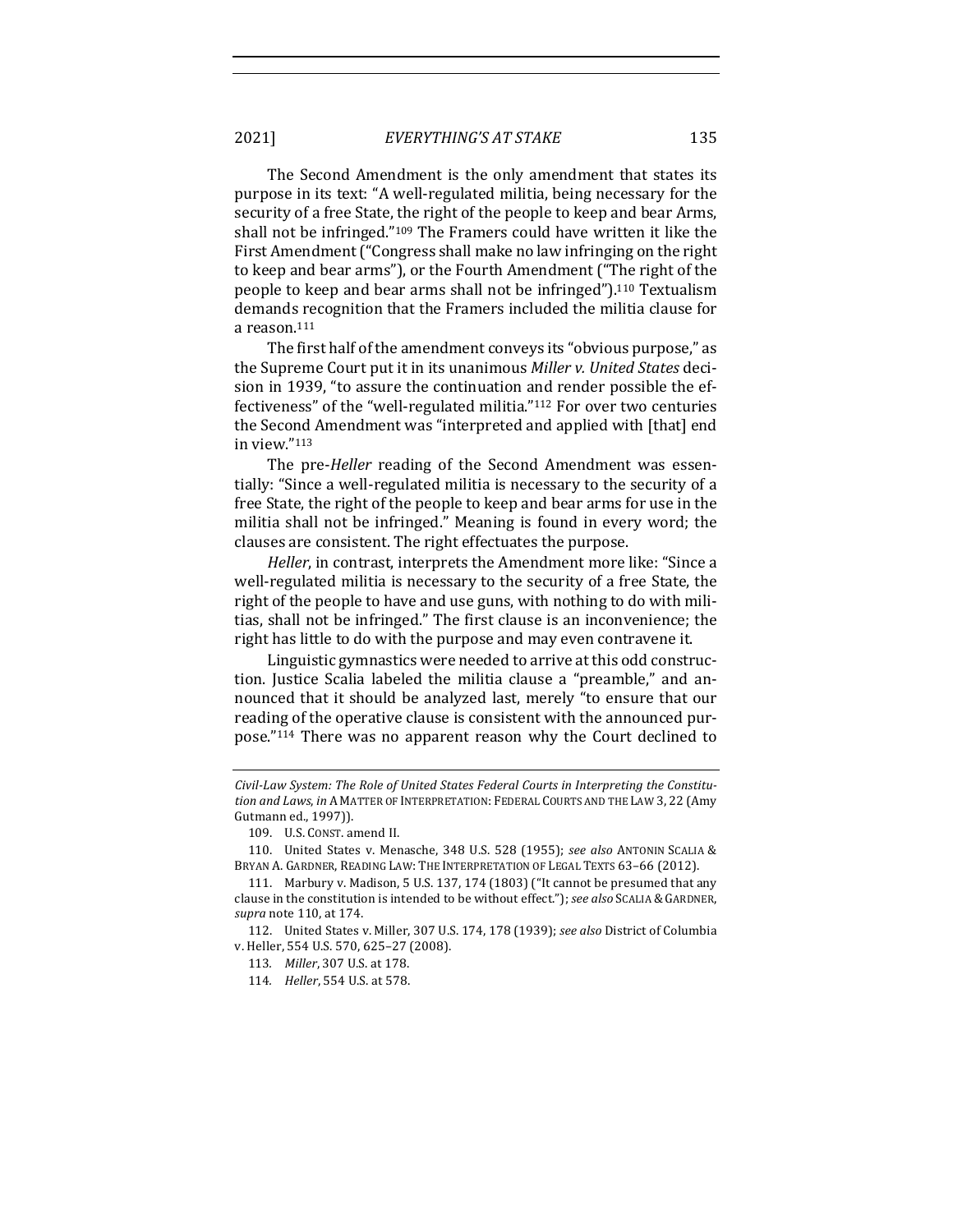read how judges, like other humans, usually do: start at the beginning of a sentence, then read to the end.

Historian David Konig explains that the Court's slice-and-dice reading "dismembers the amendment and does violence not only to the intent of those who drafted it, but also to the public that read it, gave it meaning, and ratified it."<sup>115</sup> Konig explains that the militia language supports an "original public meaning" of the Second Amendment to protect militias.<sup>116</sup> While Justice Scalia opined that the Amendment's first half did not inform the meaning of the second, Konig explains that is not what the Framers, or their public, understood.<sup>117</sup> Konig quotes 1790's Judge John Jay that "[a] preamble cannot annul enacting clauses; but when it evinces the intention of the legislature and the design of the act, it enables us, in cases of two constructions, to adopt the one most consonant to their intention and design."<sup>118</sup> The construction of the Second Amendment "consonant to [its] intention and design" was the pre-*Heller* reading that related solely to the well-regulated militia the Framers put front and center.

Nor was the Second Amendment an anachronistic way to protect private gun rights. Madison chose not to follow a New Hampshire proposal that "Congress shall never disarm any Citizen unless such as are or have been in Actual Rebellion," or a Pennsylvania minority proposal that protected people's "right to bear arms for the defense of themselves and their state, or the United States, or for the purpose of killing game. $"^{119}$ 

The Framers' use of "keep and bear arms" further emphasizes the right's militia scope. A searching examination of government records from colonial America "conclusively demonstrated that Congress overwhelmingly used 'bear arms' in a military context."<sup>120</sup> Scholar Nathan Kozuskanich examined the use of "bear arms" in early American writings and Congressional proceedings from 1763 to 1791, and found that the term was overwhelmingly used in an "explicitly

<sup>115.</sup> Konig, *supra* note 104, at 1297.

<sup>116</sup>*. Id.* at 1298-317.

<sup>117</sup>*. Id.*

<sup>118.</sup> *Id.* at 1331.

<sup>119.</sup> THE COMPLETE BILL OF RIGHTS: THE DRAFTS, DEBATES, SOURCES AND ORIGINS 169 (Neil H. Cogan ed., 1997); THE DOCUMENTARY HISTORY OF THE RATIFICATION OF THE CON-STITUTION 623-24 (Merrill Jensen et al. eds., 1976).

<sup>120.</sup> Nathan Kozuskanich, *Originalism, History, and the Second Amendment: What* Did Bearing Arms Really Mean to the Founders?, 10 U. PA. J. CONST. L. 413, 414 (2008); Stephen P. Halbrook, *What the Framers Intended: A Linguistic Analysis of the Right to "Bear Arms"*, 49 L. & CONTEMP. PROBS. 151 (1989).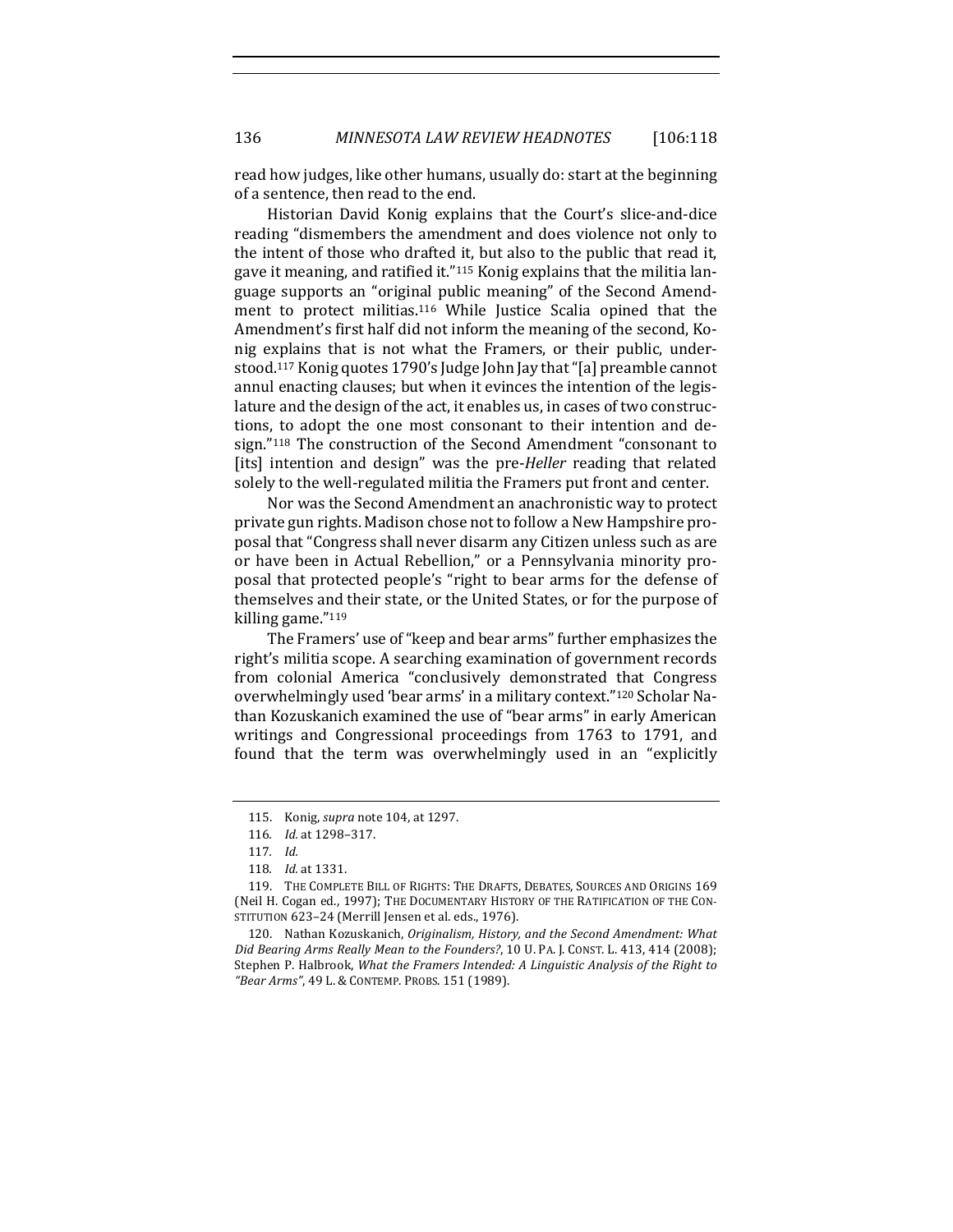collective or military context" without reference to a personal right to self-defense.121

Justice Scalia engaged in more gymnastics to evade this meaning. He construed "keep arms" and "bear arms" separately (though that's not what the Framers wrote), and proclaimed, "we find no evidence that [keep and bear arms] bore a military meaning." $122$  Even if that were true in 2008 (it wasn't), it certainly isn't now. Scholarship since *Heller* and *McDonald* confirms that "keep and bear Arms" was an idiomatic military phrase in founding-era America.<sup>123</sup> Professor Dennis Baron evaluated 1,300 instances of the use of "bear arms" in context and found the overwhelming majority "refer to war, soldiering, or other forms of armed action by a group rather than an individual" and only seven uses of the term "were either ambiguous or carried no military connotation."124

The military meaning of "bear arms" persisted. The Supreme Court of Tennessee noted in 1840, "[t]he words 'bear arms' [] have reference to their military use," and went on: "A man in the pursuit of deer, elk, and buffaloes might carry his rifle every day for forty years, and yet it would never be said that he had borne  $\arccos 1.125$ 

In the name of "textualism," *Heller* rendered the first thirteen words of the Second Amendment perhaps the most irrelevant in the Constitution.

## C. CONTRA-HISTORY ORIGINALISM

Justice Scalia claimed to employ a "public meaning" "originalist" methodology, to construe the text as understood by the public at the

<sup>121.</sup> *See* Kozuskanich, *supra* note 120, at 416.

<sup>122.</sup> District of Columbia v. Heller, 554 U.S. 570, 591 (2008).

<sup>123.</sup> Saul Cornell, The Original Meaning of Original Understanding: A Neo-Blacksto*nian Critique*, 67 MD. L. REV. 150, 163 (2007); *see also* Dennis Baron, *Corpus Evidence Illuminates the Meaning of Bear Arms,* 46 HASTINGS CONST. L.Q. 509 (2019); Nathan Kozuskanich, *Originalism in a Digital Age: An Inquiry into the Right to Bear Arms*, 29 J. EARLY REPUBLIC 585, 589 (2009).

<sup>124.</sup> Baron, *supra* note 123, at 510. The Corpus of Founding Era American English (COFEA) includes more than 120,000 texts and 154 million words and the Corpus of Early Modern English (COEME) includes over 40,000 texts and 1.3 billion words. *Corpus of Founding Era American English (COFEA)*, BYU LAW, https://lcl.byu.edu/ projects/cofea [https://perma.cc/C5M6-QPVV].

<sup>125.</sup> Dennis Baron, *Antonin Scalia Was Wrong About the Meaning of Bear Arms*, WASH. POST. OP. (May 21, 2018), https://www.washingtonpost.com/opinions/ antonin-scalia-was-wrong-about-the-meaning-of-bear-arms/2018/05/21/ 9243ac66-5d11-11e8-b2b8-08a538d9dbd6\_story.html (last visited Nov. 1, 2021) (cit-

ing Aymette v. State, 21 Tenn. 152 (1840)).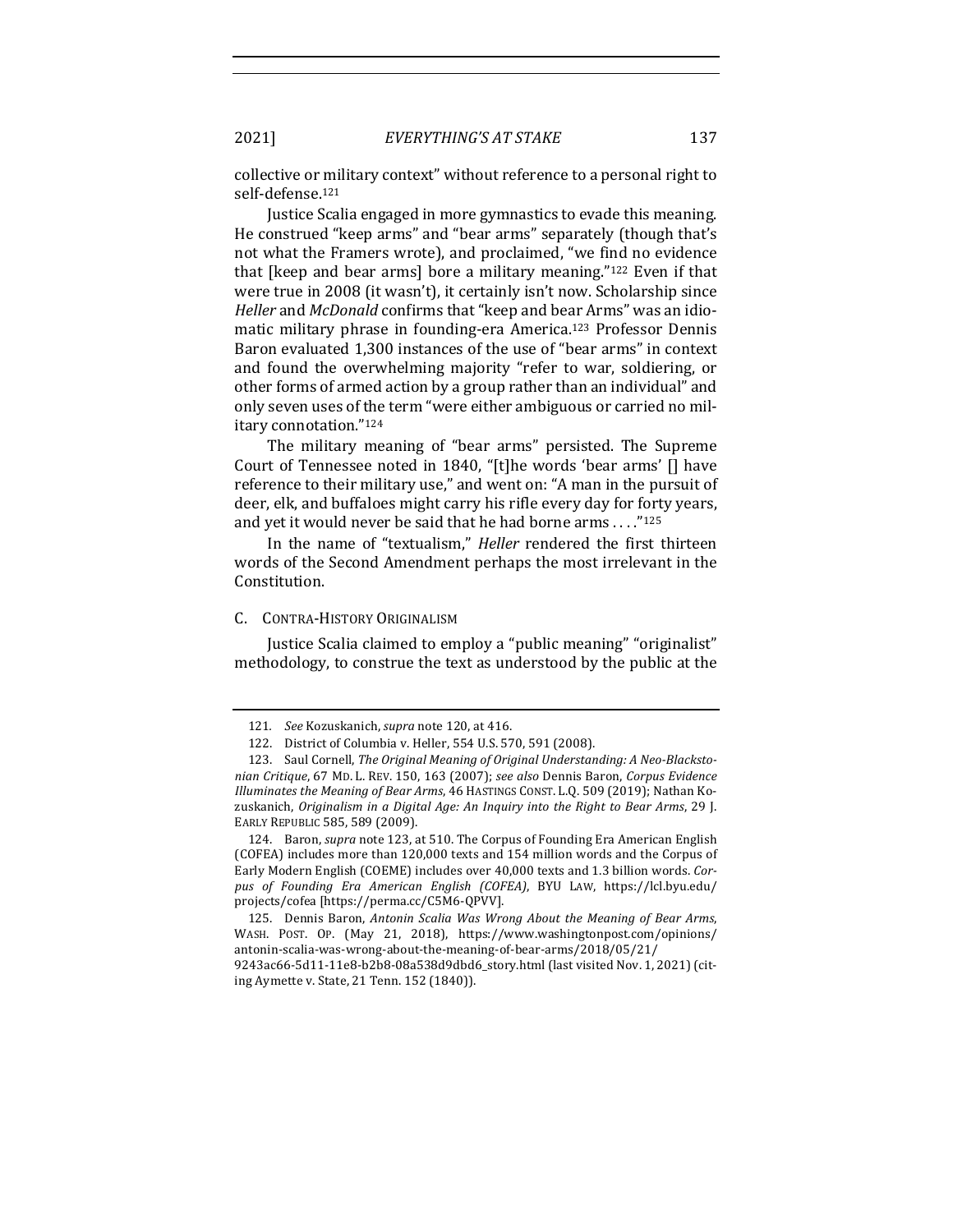time of the Framers.<sup>126</sup> It's questionable why American gun policy today should be governed by the supposed understanding of the Second Amendment by, say, a 1791 blacksmith, or even how such an understanding could be determined. Regardless, history confirms the Second Amendment's "obvious purpose" to protect state militias, not private arms.<sup>127</sup>

The Framers drafted and ratified the Second Amendment to address the Anti-Federalists' fears that Congress could destroy the institution of the state militia.<sup>128</sup> George Mason, for example, argued that Congress could use the authority provided in the Constitution's militia clause<sup>129</sup> to destroy the militia by "rendering them useless—by disarming them ... Congress may neglect to provide for arming and disciplining the militia; and the state governments cannot do it, for Congress has an exclusive right to arm them." $130$ 

*Heller* trivializes this history by divining purposes for the right that are unexpressed in its text or history. Justice Scalia wrote, "The prefatory clause does not suggest that preserving the militia was the only reason Americans valued the ancient right; most undoubtedly thought it even more important for self-defense and hunting."131 He did not explain why the Framers would write a less important purpose (militias) into the text, but not mention the purposes that the nameless "most" "undoubtedly" found "more important."<sup>132</sup> He then conceded that "the threat that the new Federal Government would destroy the citizens' militia by taking away their arms was the reason that the right  $\dots$  was codified," but declared "that can only show that self-defense had little to do with the right's *codification*; it was the *cen*tral component of the right itself."<sup>133</sup> For good reason there is no citation or support for this series of speculations.

133*. Id.*

<sup>126.</sup> *Heller*, 554 U.S. at 576-77 ("In interpreting this text, we are guided by the principle that  $^{\prime}$ [t]he Constitution was written to be understood by the voters; its words and phrases were used in their normal and ordinary as distinguished from technical meaning."") (citing United States v. Sprague, 282 U.S. 716, 731 (1931)).

<sup>127.</sup> *Heller*, 554 U.S. at 661-62 (citing United States v. Miller, 307 U.S. 174, 178 (1939)).

<sup>128.</sup> *See* Perpich v. Dep't of Def., 496 U.S. 334, 340 (1990).

<sup>129.</sup> U.S. CONST. art. I, § 7, cl. 15-16.

<sup>130.</sup> JONATHAN ELLIOTT, THE DEBATES IN THE SEVERAL STATE CONVENTIONS ON THE ADOPTION OF THE FEDERAL CONSTITUTION 379 (2d ed. 1941).

<sup>131.</sup> *Heller*, 554 U.S. at 599.

<sup>132.</sup> ELLIOT, *supra* note 130.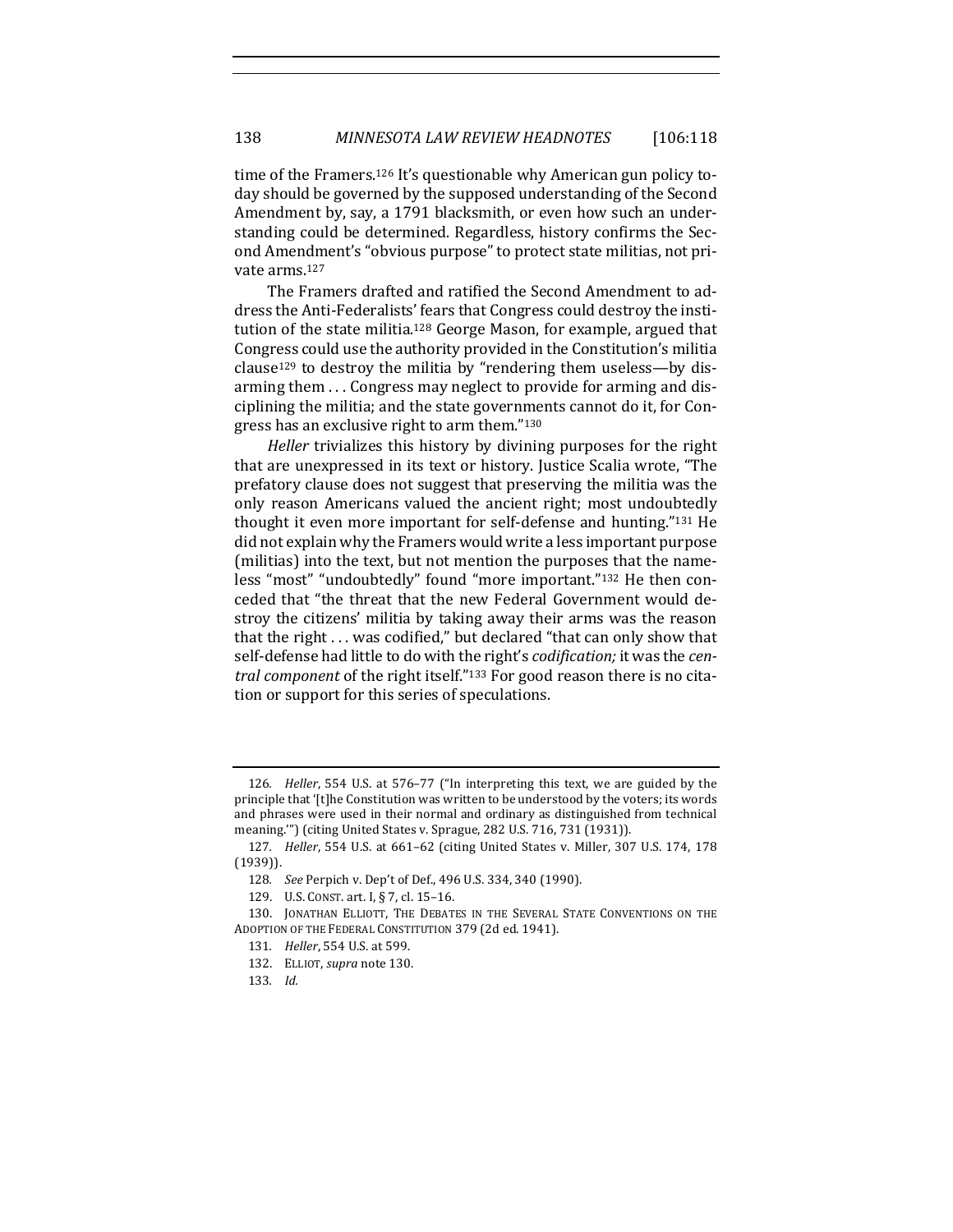2021] *EVERYTHING'S AT STAKE* 139

History tells us that self-defense was *not* the right's "central component."<sup>134</sup> Historians Saul Cornell and Nathan DeDino explain that in the eighteenth century, "the right of individual self-defense was wellestablished under common law, but was legally distinct from the constitutional right to bear arms included in the various state constitutions."<sup>135</sup> The Framers only included the right to bear arms in the constitution "in response to their fear that [the] government might disarm the militia, not restrict the common law right of self-defense." $136$  Even if some Framers may have wished to protect some private gun rights, as Professor Akhil Reed Amar observed, "to see the [Second] Amendment as primarily concerned with an individual right to hunt, or protect one's home," would be "like viewing the heart of the speech and assembly clauses as the right of persons to meet to play bridge."<sup>137</sup>

The drafting history confirms the Second Amendment's militia focus. James Madison's first proposal to Congress read: "The right of the people to keep and bear arms shall not be infringed; a well armed and well regulated militia being the best security of a free country: but no person religiously scrupulous of bearing arms shall be compelled to render military service in person."<sup>138</sup> The conscientious objector exemption was only needed because the "right" concerned mandatory service that necessitated exemptions. Madison's draft also treated "bearing arms" as synonymous with "render[ing] military service." $139$ 

As there was no concern that people would be required to engage in armed self-defense, there would be no need for exemption if the Second Amendment concerned private self-defense, any more than the First Amendment would need to state that the government may not compel speech. Further, the Framers ultimately rejected the conscientious objector clause because of concerns that the federal government would designate which people were "religiously scrupulous"

<sup>134</sup>*. Id.*

<sup>135.</sup> Cornell & DeDino, *supra* note 52, at 499; see also 1 WILLIAM BLACKSTONE, COM-MENTARIES ON THE LAWS OF ENGLAND \*183-86 (William Carey Jones ed., 1916) (outlining common law self-defense in English law, which holds that a person who is attacked with force can respond with force but make no allusion to firearms); RICHARD MAXWELL BROWN, NO DUTY TO RETREAT: VIOLENCE AND VALUES IN AMERICAN HISTORY AND SOCIETY (1991) (examining the right of self-defense).

<sup>136.</sup> Cornell & DeDino, *supra* note 56, at 499.

<sup>137.</sup> Akil Reed Amar, *The Bill of Rights as a Constitution*, 100 YALE L.J. 1131, 1164 (1991).

<sup>138.</sup> District of Columbia v. Heller, 554 U.S. 570, 660 (2008) (Stevens, J., dissenting) (citing THE COMPLETE BILL OF RIGHTS 182-183 (N. Cogan ed. 1997)).

<sup>139</sup>*. See id*.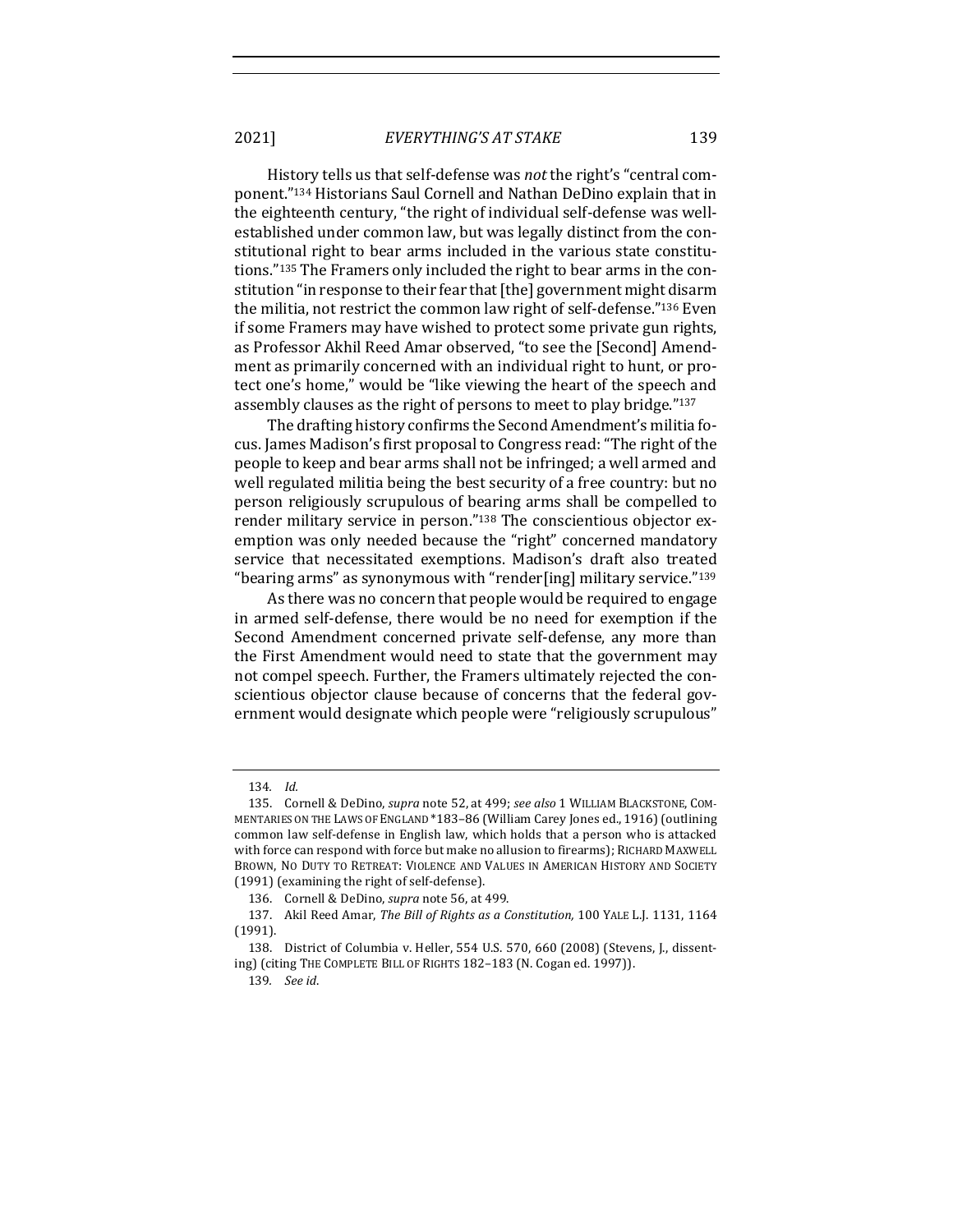and thereby weaken the militia.<sup>140</sup> This may be an example of what Professor Nelson Lund notes: "At crucial points, [Justice Scalia] simply issued ipse dixits unsupported by any historical evidence, and at other points, he misrepresented historical facts."<sup>141</sup>

A few more examples of *Heller's* historical flaws: to argue that the Second Amendment was not limited to a military purpose, *Heller* cites Joseph Story—who exclusively focused on the militia in his commentary on the Second Amendment;<sup>142</sup> St. George Tucker—who viewed the right to arms in a military context;<sup>143</sup> and Blackstone—who "referred to the right of the people 'to take part in the militia' to defend their political liberties and to *the right of Parliament* (which represented the people) to *raise a militia* even when the King sought to deny it that power."<sup>144</sup> Second Amendment historian Saul Cornell summed up Justice Scalia's misreading of history as "a lawyer's version of a magician's parlor trick."<sup>145</sup>

Five votes cannot declare history, or excise constitutional text.

### VI. THE RIGHT TO LIVE VERSUS THE RIGHT TO GUNS

Tradition also supports interpreting the Second Amendment to preserve the first freedom announced in the Declaration of Independence that created America: the right to live.

All constitutional rights give way to strong interests in public safety—that is, to protect people's right to live.<sup>146</sup> The right to free speech does not entitle the speaker to engage in "fighting words" because they create too great a risk of a fist fight.<sup>147</sup> The right to freely exercise religion does not entitle snake handlers to endanger

<sup>140</sup>*. See id*.

<sup>141.</sup> Lund, *supra* note 100, at 1356-67.

<sup>142.</sup> *Heller*, 554 U.S. at 608.

<sup>143.</sup> Young v. Hawaii, 896 F.3d 1044, 1053 n.6 (9th Cir. 2018) (citing *Heller*, 554 U.S. at 626)).

<sup>144.</sup> McDonald v. City of Chi., 561 U.S. 742, 915-16 (2010) (Breyer, J. dissenting) (internal citations omitted) (emphasis added).

<sup>145.</sup> Saul Cornell, *Originalism on Trial: The Use and Abuse of History in District of* Columbia v. Heller, 69 OHIO ST. L.J. 625, 626 (2008); see also Saul Cornell, Meaning and Understanding in the History of Constitutional Ideas: The Intellectual History Alternative to Originalism, 82 FORDHAM L. REV. 721 (2013).

<sup>146.</sup> *See generally* Jonathan Lowy & Kelly Sampson, *The Right Not to Be Shot: Public* Safety, Private Guns, and the Constellation of Constitutional Liberties, 14 GEO. L. J. & PUB. POL'Y 187 (2016).

<sup>147.</sup> Chaplinsky v. New Hampshire, 315 U.S. 568, 573 (1942).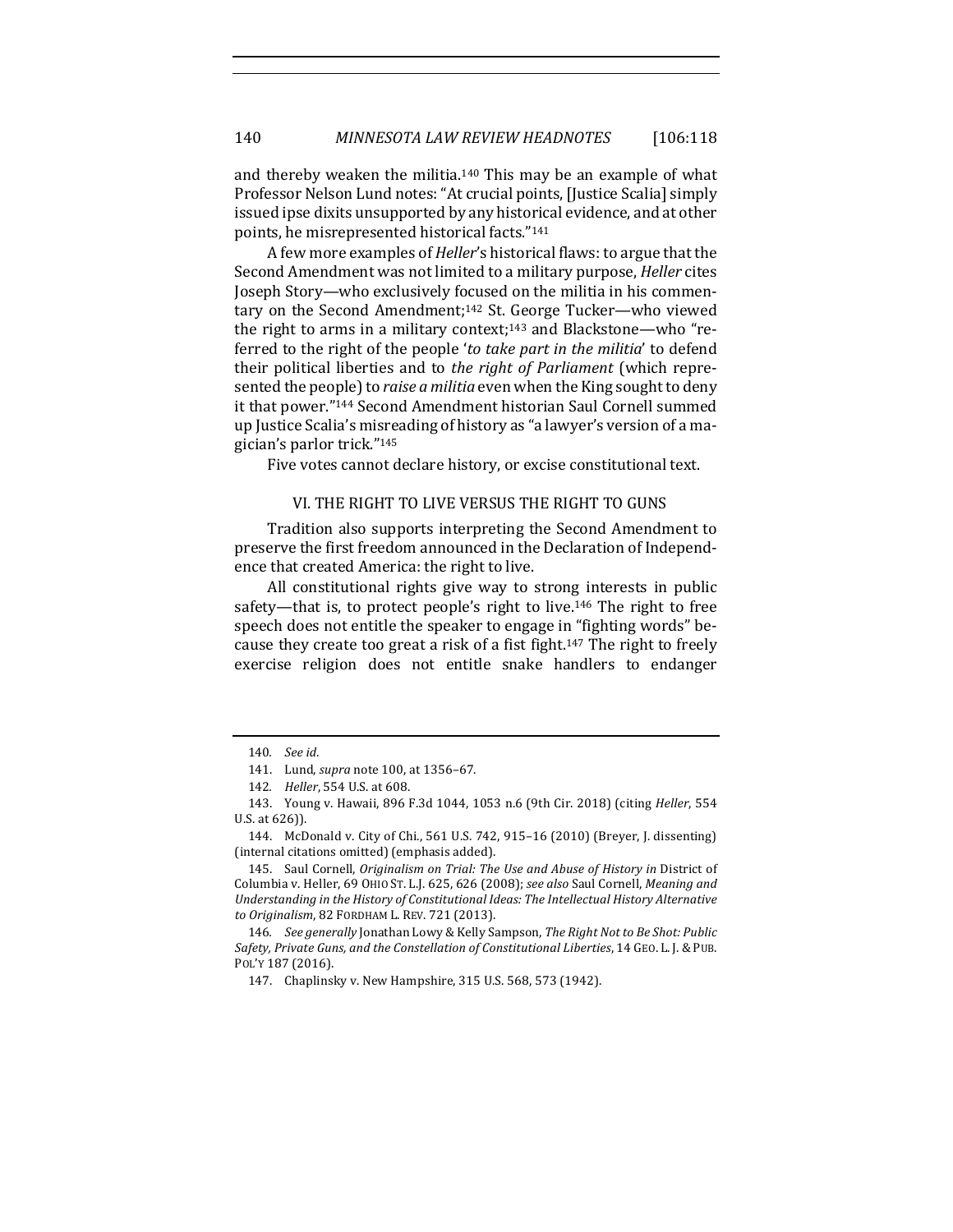worshippers.<sup>148</sup> Miranda rights give way when police are in search of a gun, because of its risk to public safety.<sup>149</sup>

Running through America's founding documents, jurisprudence, and history is a recognition—sometimes implicit—of the right to live and the government's broad authority to protect that right. Those concerns certainly constrain the Second Amendment right to lethal arms. After all, while the exercise of free speech, assembly, or other rights has the potential to result in injury to others, no other right directly implicates the potential to kill another person like the Second Amendment. As one federal district judge noted in upholding New Jersey's law restricting the public carrying of firearms:

[T]his Court shall be careful—most careful—to ascertain the reach of the Second Amendment right that the plaintiffs advance. That privilege is unique among all other constitutional rights to the individual because it permits the user of a firearm to cause serious personal injury—including the ultimate injury, death-to other individuals, rightly or wrongly. In the protection of oneself and one's family in the home, it is a right use. In the deliberate or inadvertent use under other circumstances, it may well be a wrong use. A person wrongly killed cannot be compensated by resurrection.<sup>150</sup>

This is not hyperbole. The right sought by the NRA and NYSRPA is not to carry guns as fashion accessories; it is to carry guns in order to use them in "armed confrontation." That means, a right to shoot people when the carrier deems it necessary. But American law and tradition has long recognized the authority of government to restrict guns in public spaces to prevent people from being shot.<sup>151</sup> A sweeping Second Amendment ruling could infringe on this fundamental "right inherent in society to ward off crimes against itself by antecedent precautions."<sup>152</sup>

### VII. DEATH IN FACT

While this Article focuses on whether the Supreme Court should extend the Second Amendment into public spaces, the Court may also decide an issue potentially even more impactful: what standard of review is applied to gun laws.

*Heller* did not decide what standard of review should be applied in Second Amendment cases, but most courts have gravitated to a two-

<sup>148.</sup> State ex rel. Swann v. Pack, 527 S.W.2d 99 (Tenn. 1975).

<sup>149.</sup> New York v. Quarles, 467 U.S. 649 (1984).

<sup>150.</sup> Piszczatoski v. Filko, 840 F. Supp. 2d 813, 816 (D.N.J. 2012), aff'd sub nom. Drake v. Filko, 724 F.3d 426 (3d Cir. 2013).

<sup>151</sup>*. See* Lowy & Sampson, *supra* 146, at 205 n.113.

<sup>152.</sup> John Stuart Mills, *On Liberty*, http://fountainheadpress.com/ expandingthearc/assets/millliberty.pdf [https://perma.cc/G2AD-SS3K].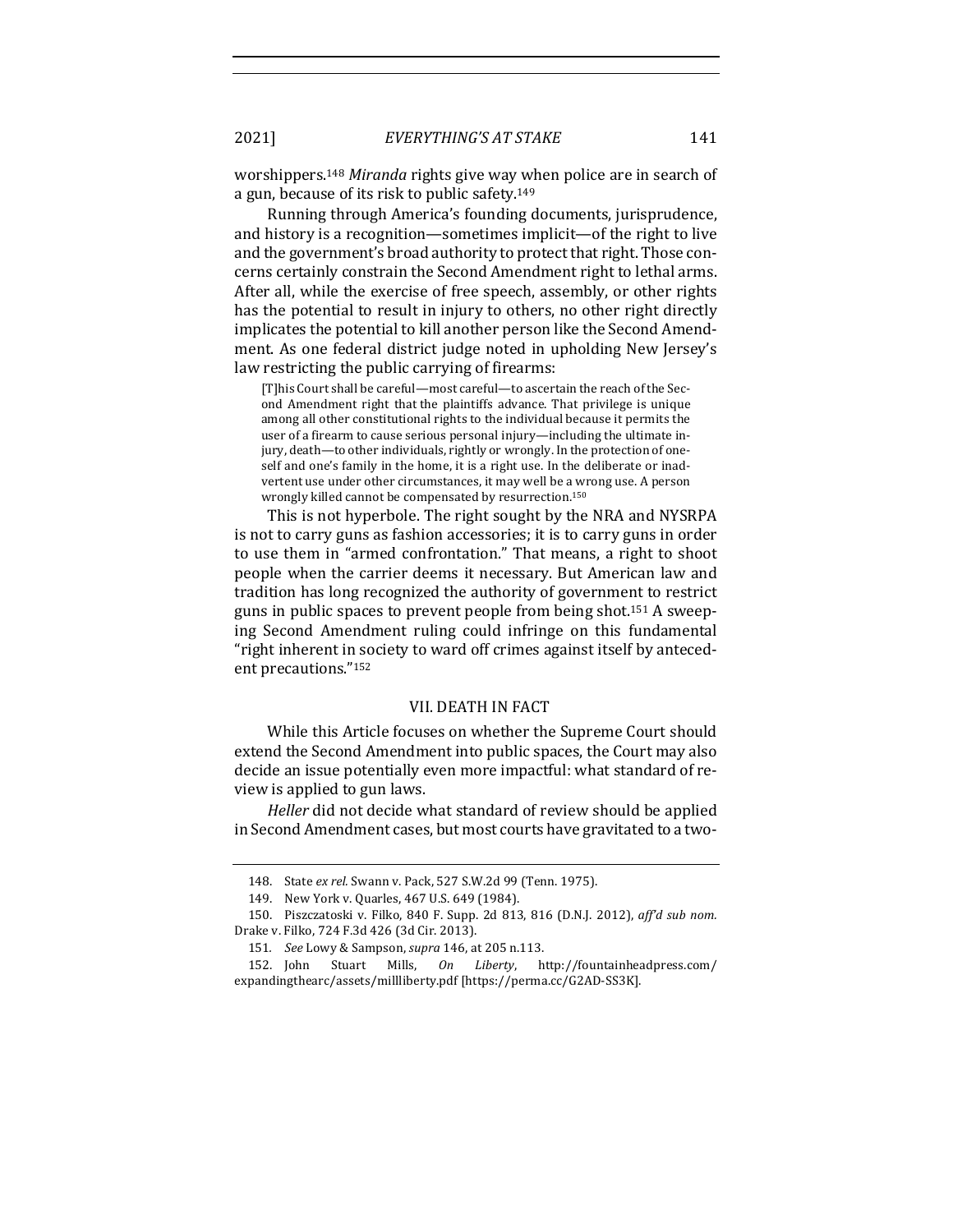part test and intermediate scrutiny. Courts generally ask if the regulated conduct is within the scope of the Second Amendment, and if it is, they apply rational basis, intermediate scrutiny or (rarely) strict scrutiny, depending on the extent the regulation implicates Second Amendment activity.<sup>153</sup> In some cases, however, courts uphold laws that come with categories of "longstanding" laws identified in *Heller* as "presumptively lawful."<sup>154</sup> For the most part, courts applying these tests have upheld gun laws as constitutional, including most laws restricting carrying of guns in public.<sup>155</sup>

Strict scrutiny or a similarly restrictive test would prevent governments from adequately protecting the public, and it would cost lives. Gun regulation must be preemptive—if a dangerous person is allowed to carry a gun on the street, there is little means to stop him from unlawfully shooting someone until it is too late. Nor can gun laws always be narrowly tailored—regardless of how many assault weapons are not used for mass killings, one AR-15 can be used to terrorize a community and massacre people—and they often are.

Strict scrutiny is also inconsistent with *Heller*, which noted that the Second Amendment leaves legislatures with "a variety of tools for combating" the "problem of handgun violence."<sup>156</sup> McDonald reaffirmed that "reasonable firearms regulation will continue under the Second Amendment."<sup>157</sup> Heller included a non-exhaustive list of "presumptively lawful" gun laws,<sup>158</sup> many of which would likely not survive strict scrutiny.

A "text, history and tradition" standard, which then-Judge Brett Kavanaugh has embraced,<sup>159</sup> could be equally perilous. While the Second Amendment's text, history, and tradition support broad gun regulation, a problem arises if this standard is applied using what historian Saul Cornell calls "law office history—a results oriented methodology in which evidence is selectively gathered and

<sup>153.</sup> *See, e.g.*, Silvester v. Harris, 843 F.3d 816, 820-21 (9th Cir. 2016).

<sup>154.</sup> Young v. Hawaii, 896 F.3d 1044, 1073-74 (2018).

<sup>155.</sup> *See, e.g.,* Gould v. Morgan, 907 F.3d 659 (1st Cir. 2018); Peruta v. County of San Diego, 824 F.3d 919 (9th Cir. 2016); Woollard v. Gallagher, 712 F.3d 865 (4th Cir. 2013); Drake v. Filko, 724 F.3d 426, 426 (3d Cir. 2013); Kachalsky v. County of Westchester, 701 F.3d 81 (2d. Cir. 2012); Young v. Hawaii, 896 F.3d 1044 (2018). *But* see Wrenn v. District of Columbia, 864 F.3d 650 (D.C. Cir. 2017); Moore v. Madigan, 702 F.3d 933 (7th Cir. 2012).

<sup>156.</sup> District of Columbia v. Heller, 554 U.S. 570, 636 (2008).

<sup>157.</sup> McDonald v. City of Chi., 561 U.S. 742, 785 (2010).

<sup>158.</sup> *Heller*, 554 U.S. at 626-27 n.26 (emphasis added).

<sup>159.</sup> Heller v. District of Columbia, 670 F.3d 1244, 1285 (D.C. Cir. 2011).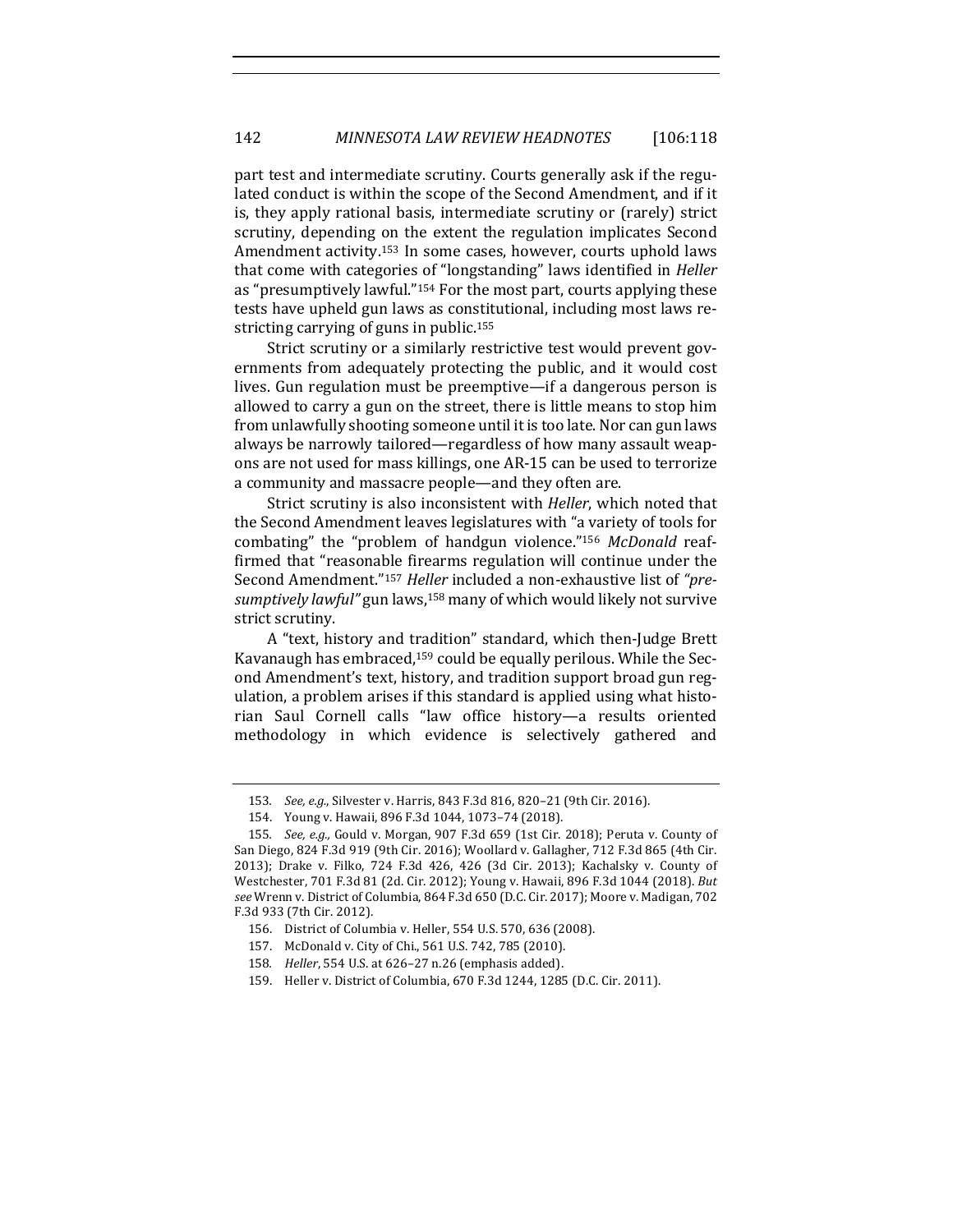interpreted to produce a preordained conclusion."<sup>160</sup> After all, then-Judge Kavanaugh's dissent applied his "text, history and tradition" test<sup>161</sup> to find that the Second Amendment—which was intended to protect the use of muskets in well-regulated armies—entitled civilians unrelated to any militia to semi-automatic assault weapons. Judge Kavanaugh found no precedent for an assault weapon ban in the early nineteenth century, but that was only because "assault weapons" did not exist; tellingly, states *did* ban pistols and other weapons considered especially dangerous at that time. Such laws accord with longstanding police power authority to protect public safety.

#### VIII. GUN POLICY AS A DEMOCRACY ISSUE

It bears reminding that the fundamental issue the Supreme Court will consider is not, what gun laws we should have in America but, who will *decide* what gun laws Americans should have. If Americans decide that their communities would be safer if military style assault weapons were restricted to military, or that guns should be kept out of public spaces, then can Americans enact the public safety laws they want?

Throughout American history, democratic processes have determined gun policy. Deciding what gun laws to enact is often a complicated, drawn-out business, involving fierce debate between interest groups with sharply divergent views. Even legislation that 84% of Americans support, like universal Brady background checks for gun sales, has failed to pass in Congress.<sup>162</sup> A ruling that laws could only be permissible if they survive "fatal in fact" strict scrutiny, or if they have clear historical antecedents, would have little to do with how Americans have historically decided public safety problems, which is: What makes us safer? Do the safety benefits outweigh the infringements on liberty, convenience, or cost?

An analogy reflects how bizarre this system would be. Imagine if gun laws could not be enforced in America, even after prevailing in multi-decade, drag-out political fights, unless they received the Historical Tribunal Seal of Approval (to save space, HTSA). Even if a gun law is widely popular, and experts agree that many Americans would die if the law was not implemented, the law would be

<sup>160.</sup> Cornell, *supra* note 107, at 1098.

<sup>161.</sup> Heller, 670 F.3d at 1276 (Kavanaugh, J., dissenting) ("I read *Heller* and *McDonald* as setting forth a test based wholly on text, history, and tradition.").

<sup>162.</sup> Eli Yokley, *Voters Are Nearly United in Support for Expanded Background Checks*, MORNING CONSULTS (Mar. 10, 2021), https:// morningconsult.com/2021/03/10/house-gun-legislation-background-checks-polling [https://perma.cc/GG3Q-7766].